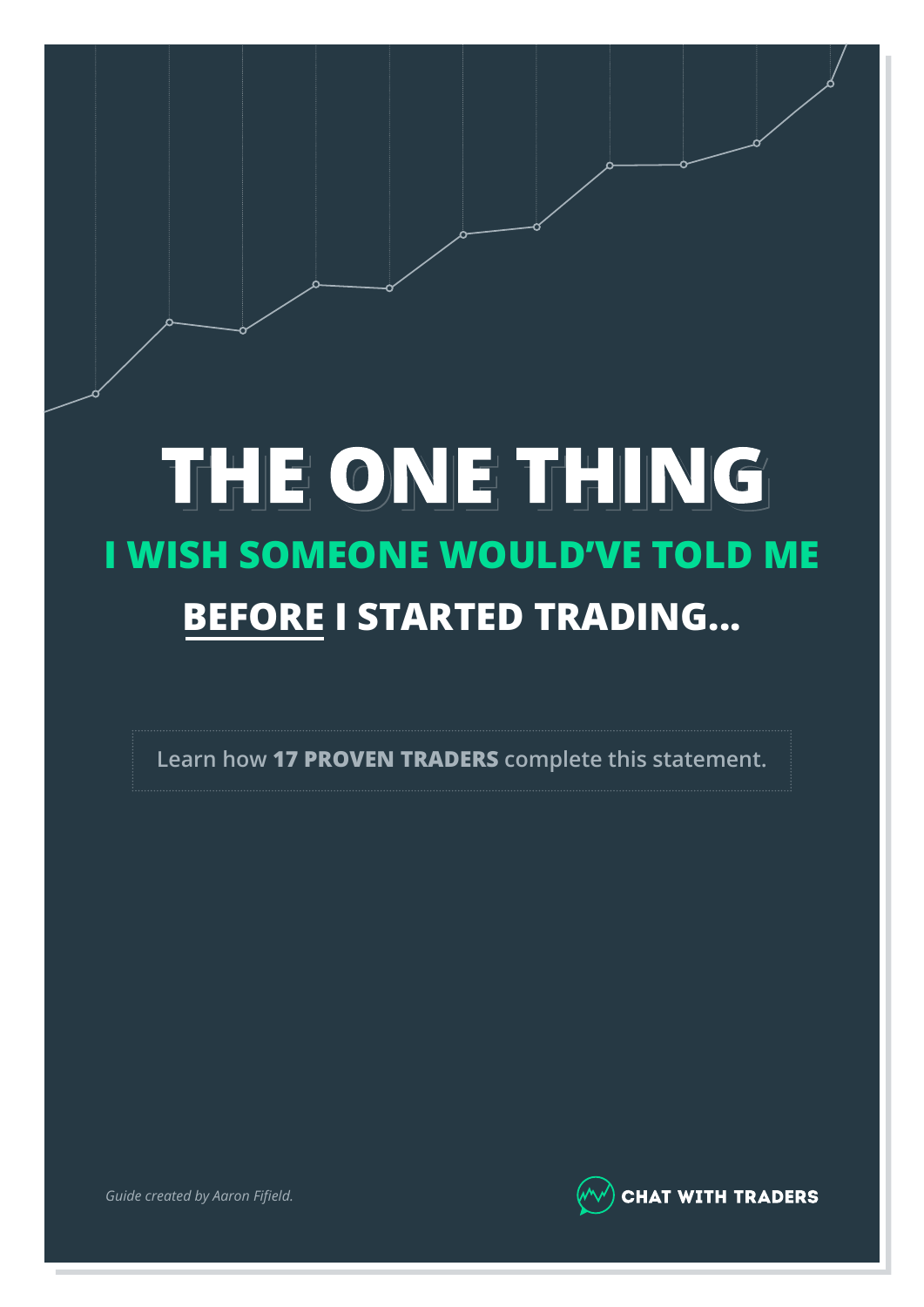$\overline{a}$ 

# **\*Virtual high-five\***

### **Props to you for downloading this guide - nice one!**

Aaron here, host of the Chat With Traders podcast.

### **Inside this guide you'll find 17 lessons from 17 proven traders, who have all found a way to extract consistent profits from the market.**

While their way of making money from the market varies greatly, their journeys to reaching this point... well, not so much.

Every one of the traders past this page have pushed through a struggle zone at one stage or another, when things were a little sketchy. But once they came out the other side, valuable lessons rose to the surface...

So, what if we could absorb some of these lessons and learn from them?

Then it just might be possible that we could avoid similar struggles, shorten our learning curve, and save ourselves a few sleepless nights (and a few bucks too).

Essentially, that's the reason why I rounded up 17 profitable traders to share **the one thing** they wish someone would've told them before they started trading.

Now get stuck into it!

*- Aaron Fifield*

 $\overline{a}$ 



If there's anything you'd like to hit me up about, just shoot through an email to aaron@chatwithtraders.com.

You can also reach me on Twitter, @chatwithtraders.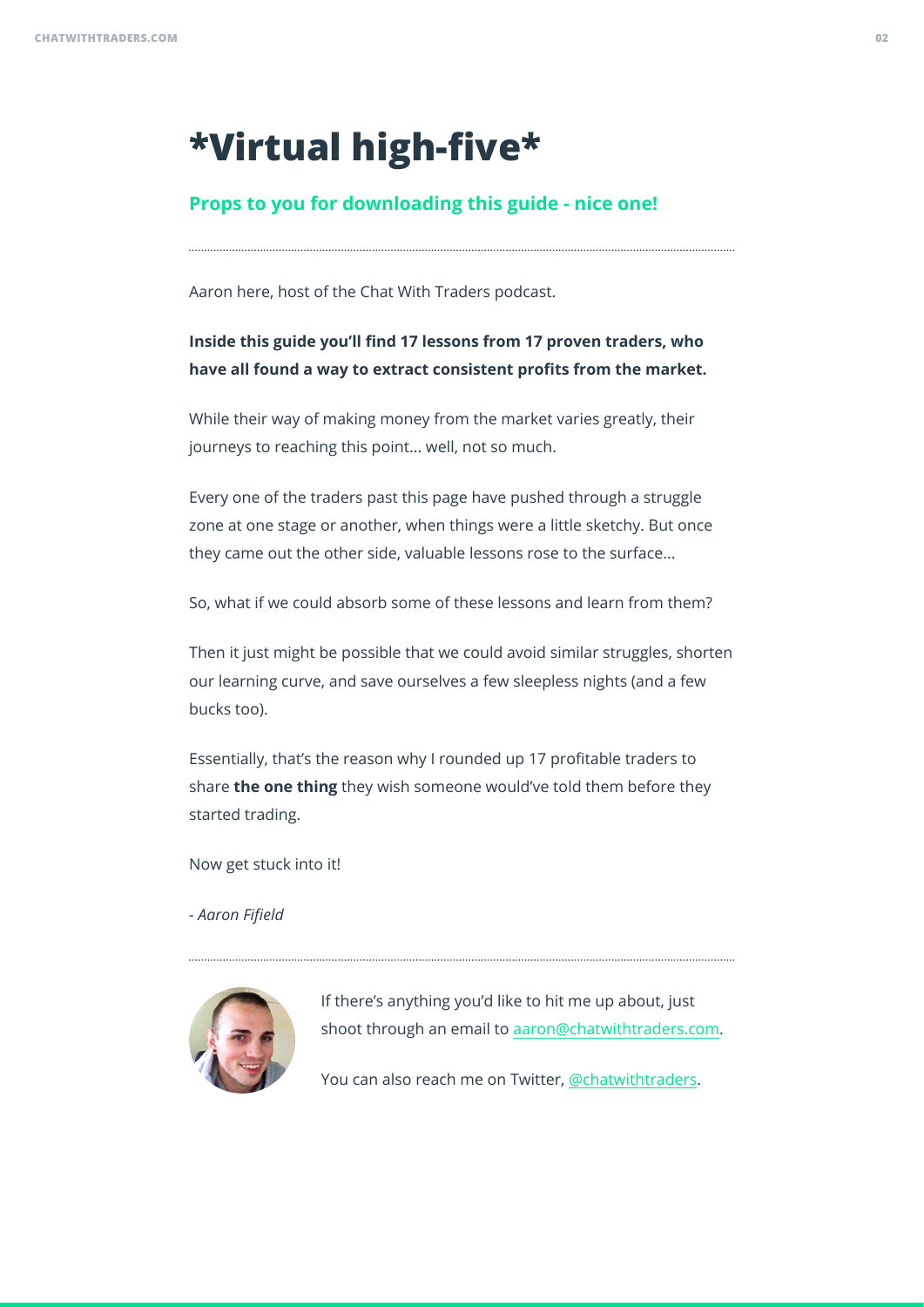# **Contents**

*'The one thing I wish someone would've told me before I started trading...'*



**Anand Sanghvi** pg 04



**Assad Tannous** pg 06



**Davey Newall** pg 07



**Fil Lorinc** pg 08



**Ilan Azbel** pg 10



**Jason Leavitt** pg 11



**Joel Kruger** pg 12



**John Welsh** pg 13



**Lance Beggs** pg 15



**Matthew Owens** pg 16



**Nick Radge** pg 17



**Peter Zhang** pg 19



**Steve Burns** pg 20



**Tim Biggam** pg 21



**Tim Walker** pg 22



**Wall St Jesus** pg 23



**Zach Hurwitz** pg 25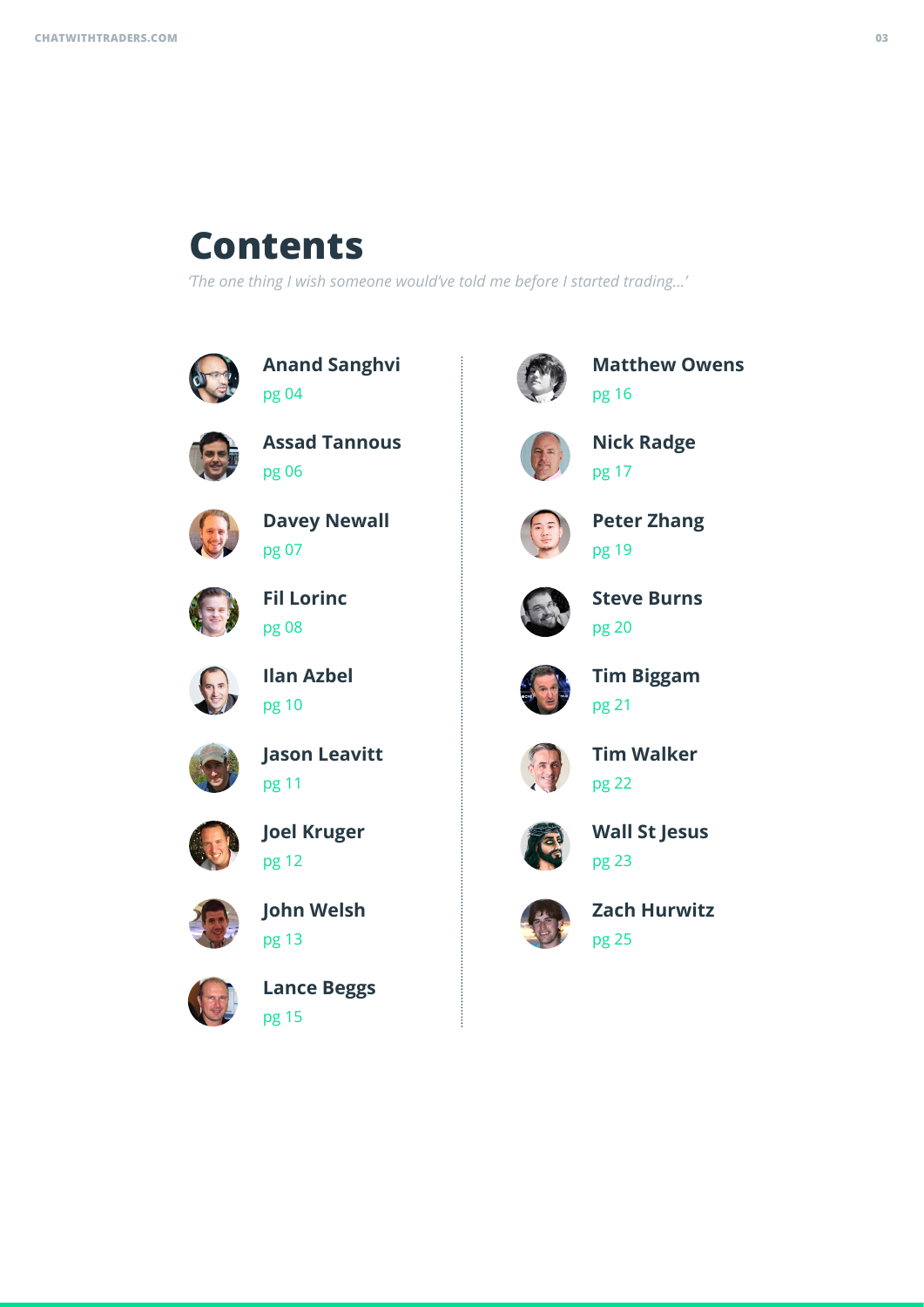

## **Anand 'Lucci' Sanghvi**

*Options tape reader* • *Head Trader & Founder of Sang Lucci*

#### **"Don't focus on the money."**

There have been two points in my life where I've focused entirely too much on the money, and that has tremendously impacted my bottom line and ability to pull out profits consistently from the markets. Once when I was just starting out I focused too much on paying my bills and making a certain amount of cash flow every month when unfortunately, Mother Market doesn't care at all about that. Constantly focusing on my financial woes led me towards making bad decisions in the market, and subsequently worsening my situation and even extending my learning curve.

The second point was after I had made significant money within a short period of time to the tune of about \$2 million inside of a year. The desire for material possessions, second & third businesses, expanding operations and biting off more than you can chew becomes a driving force, and you become greedy with profits, often electing to hold on to positions for bigger gains because the profits aren't enough. Again, Mother Market doesn't care and if she doesn't give you the follow through, whatever profits you have will evaporate regardless of the advancements you want to make in your life.

Being influenced by the money is an easy thing to succumb to simply because you're staring at your P&L all day, but in the end everything has to do about the trade you're in right now and making solid decisions. The money will come.

*sanglucci.com @sanglucci*

 $\overline{a}$ 

*Listen to my interview with Lucci at chatwithtraders.com/ep-008.*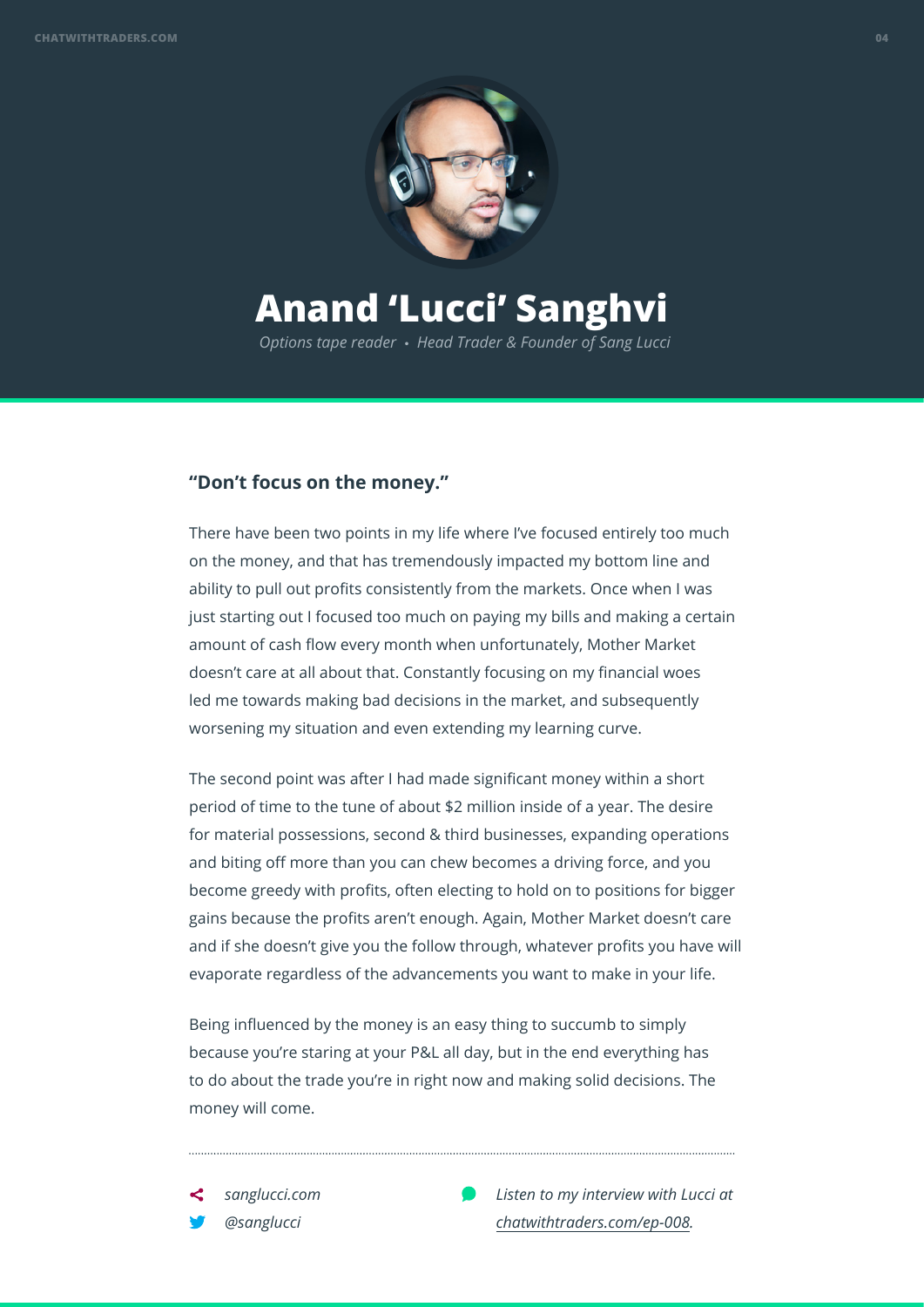

*- Anand 'Lucci' Sanghvi -*

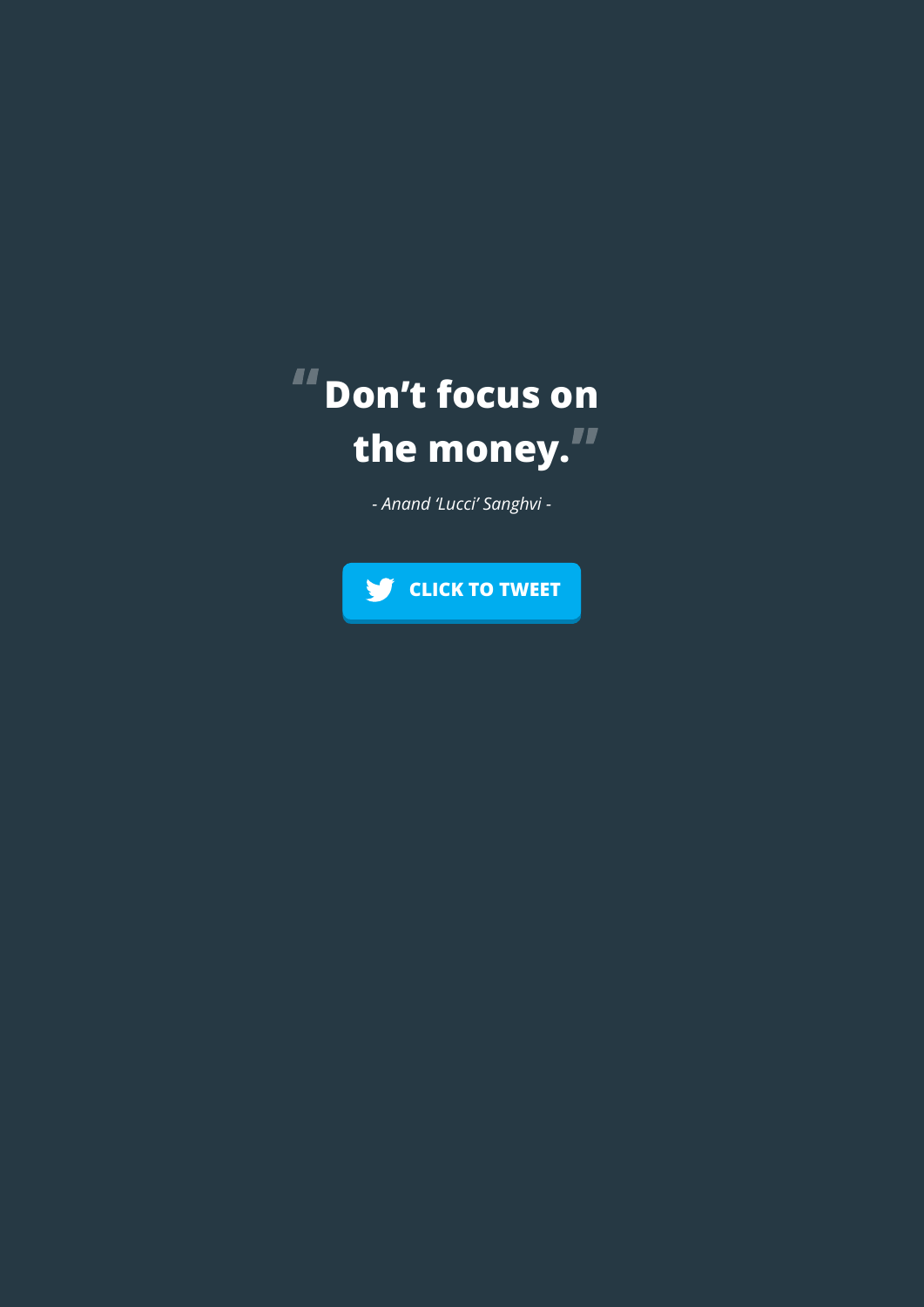

## **Assad Tannous**

*Head Trader & Founder of Asenna Wealth Solutions.*

### **"Prevention is the first step when dealing with emotions while trading, prevention is the best cure."**

Find a strategy that you become comfortable with, that suites your personality and exerts the least amount of emotional capital. Even then, most traders have exaggerated emotional swings throughout their trading careers. The problem is most traders become so emotional they fail to identify they have lost emotional control.

An exercise I used when starting out to combat loss of emotional control is to set an alarm to trigger at certain intervals, with intervals being closer together in periods of high market volatility. When the alarm is triggered make a conscious effort to calm down and look at yourself in the third person. I still do it to this day but without the alarm.

*asenna.com.au @asennawealth*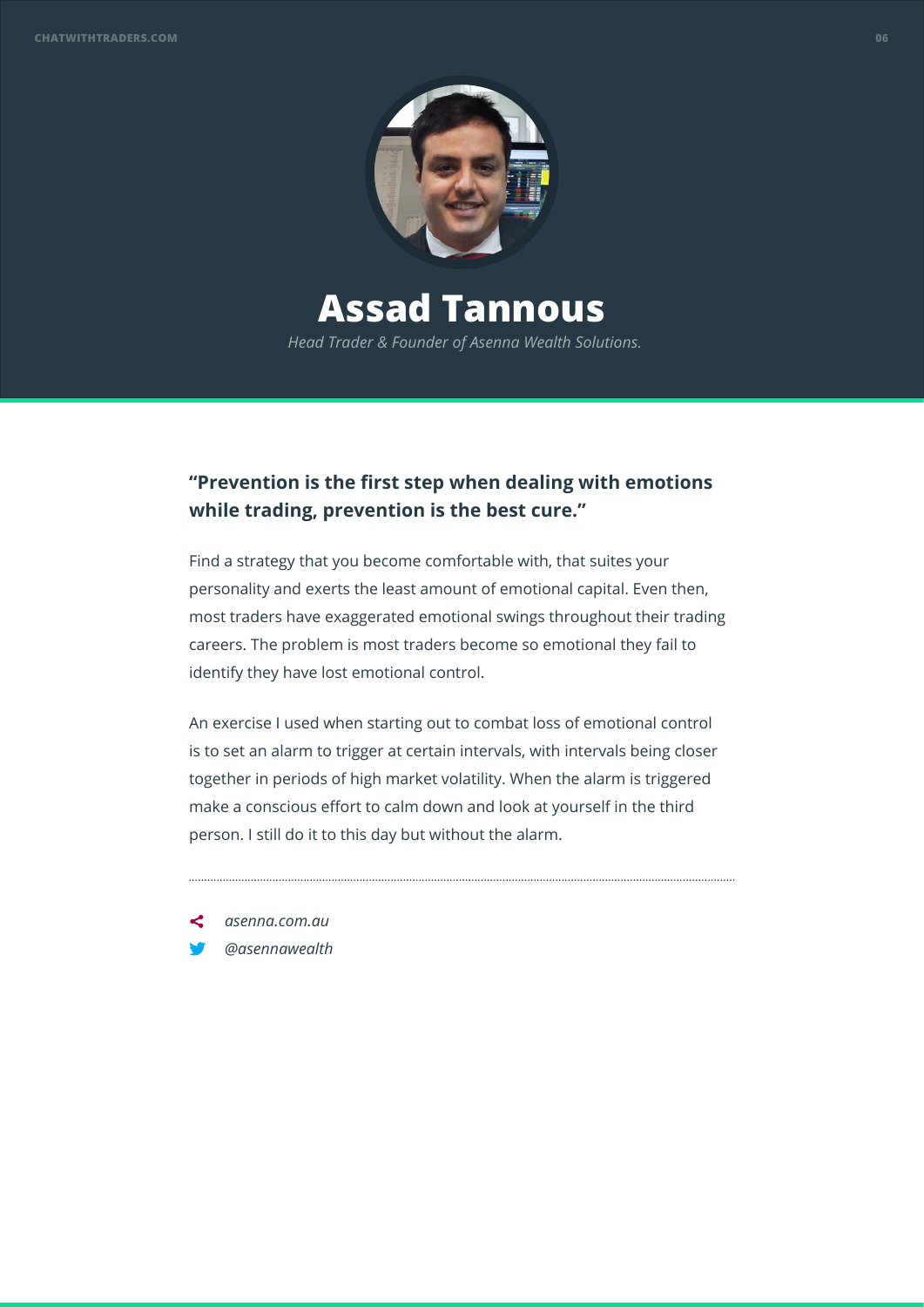

### **Davey Newall** *Independent UK trader* • *Trading Coach*

### **"Work hard to develop your own trading strategy including the psychology to execute it flawlessly and consistently."**

Surely, if you could learn just one successful strategy from an established trader everything would be breezy. Simply implement their strategy and become profitable.

In reality though, it's not that straightforward. Why?

Well, new traders sometimes lack appropriate psychological resilience for the ensuing battle. Can anyone really have 100% confidence in a strategy they didn't personally develop or research? As soon that strategy goes through a losing period, psychologically and emotionally it easily destroys any new trader. At the same time the established trader who developed the system continues trading it, safe in the knowledge that this losing run is totally normal and expected.

The new trader throws in the towel just before the next string of profitable trades materialise.

Avoid this pitfall by creating a trading strategy of your own! Research and refine it yourself. This will give you total confidence to trade your system through thick and thin.

*privatetradingcoach.com @davey\_ptc*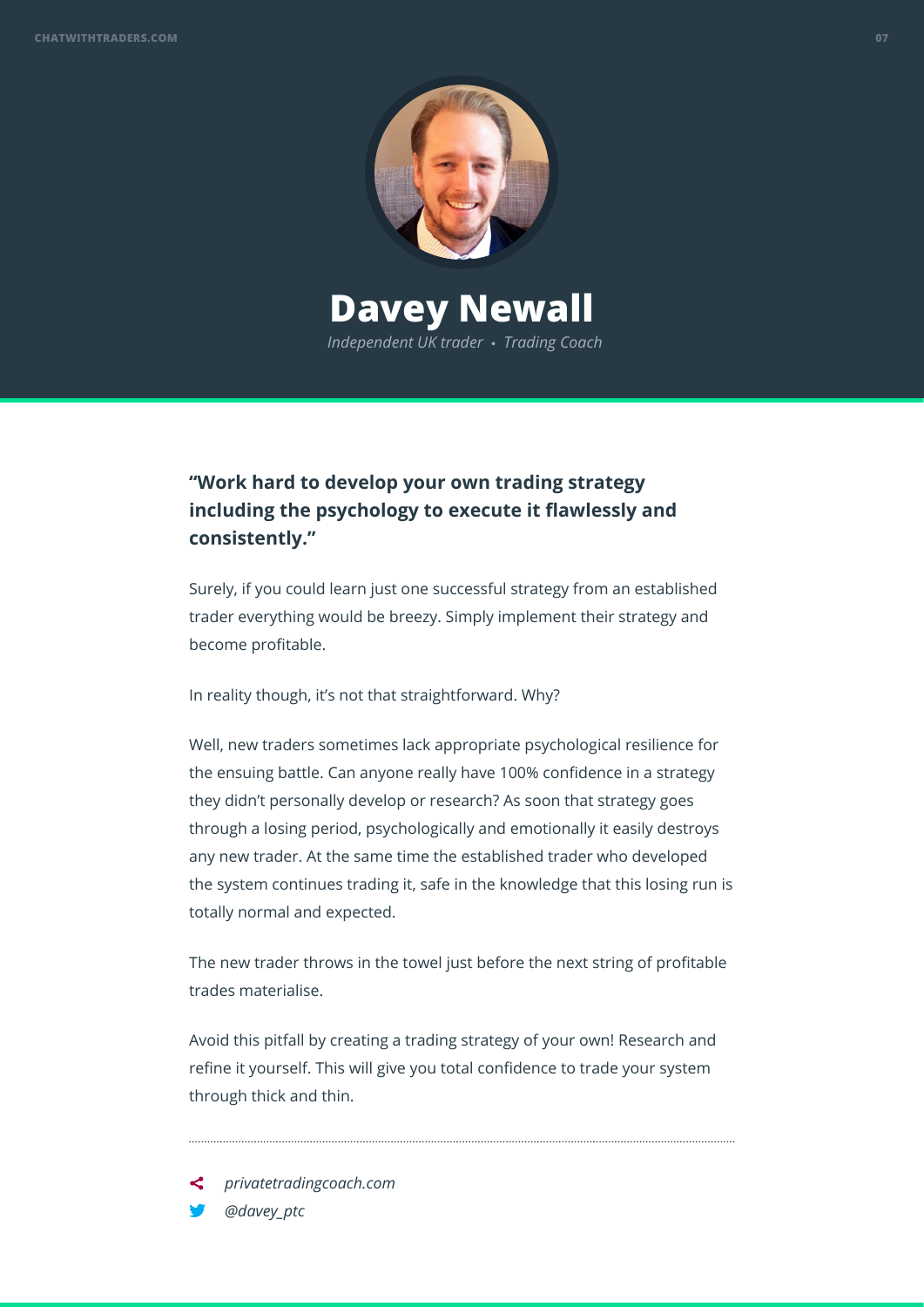

**Fil Lorinc** *Futures trader* • *Coder*

### **"Slow down and be patient; plan the trade, then trade the plan."**

This is obviously a loaded directive, which for a long time I misunderstood. At the outset I had an unfounded fear that if I followed this advice I simply wouldn't take enough trades, which in my mind translated to insufficient P/L to sustain my trading operation.

My predominant challenge seemed to be that I'm a real human being with real liabilities, real time constraints, and real pressures. Of course those self-imposed constraints are not determinants of profitable trading; my focus was misdirected.

Stepping back and building from the core the mechanics of a successful trade plan (integrating risk/reward, empirical probability, and capital/ risk management controls) brought the picture together for me. Using a base set of analytics, I created for myself an essential roadmap for when I do and when I do not want to trade; unsurprisingly, the proof was in the numbers. I've never looked back.

*facebook.com/futurestradingfil @fil\_lorinc*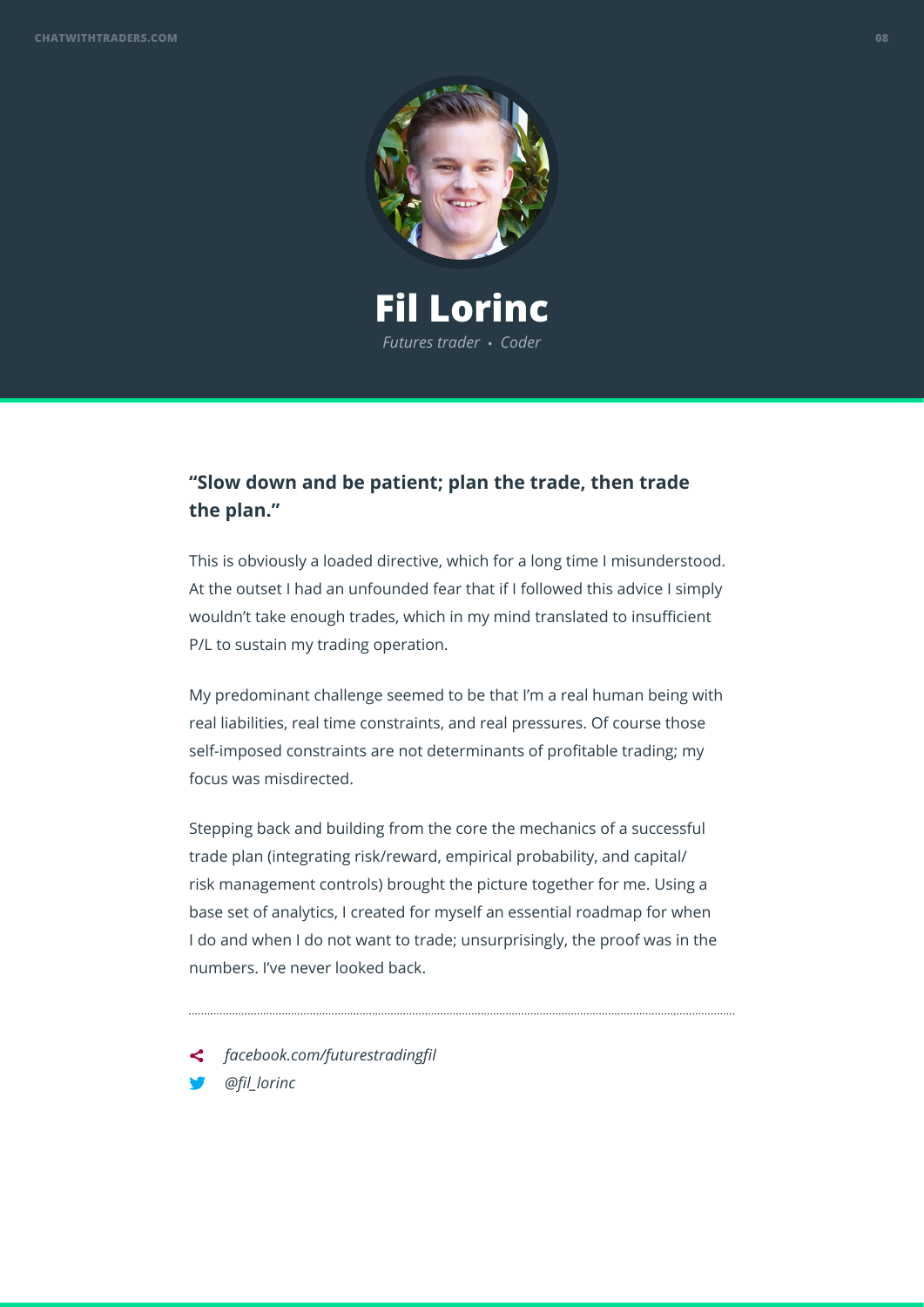# **Slow down and be patient; plan the trade, then trade the plan.**

*- Fil Lorinc -*

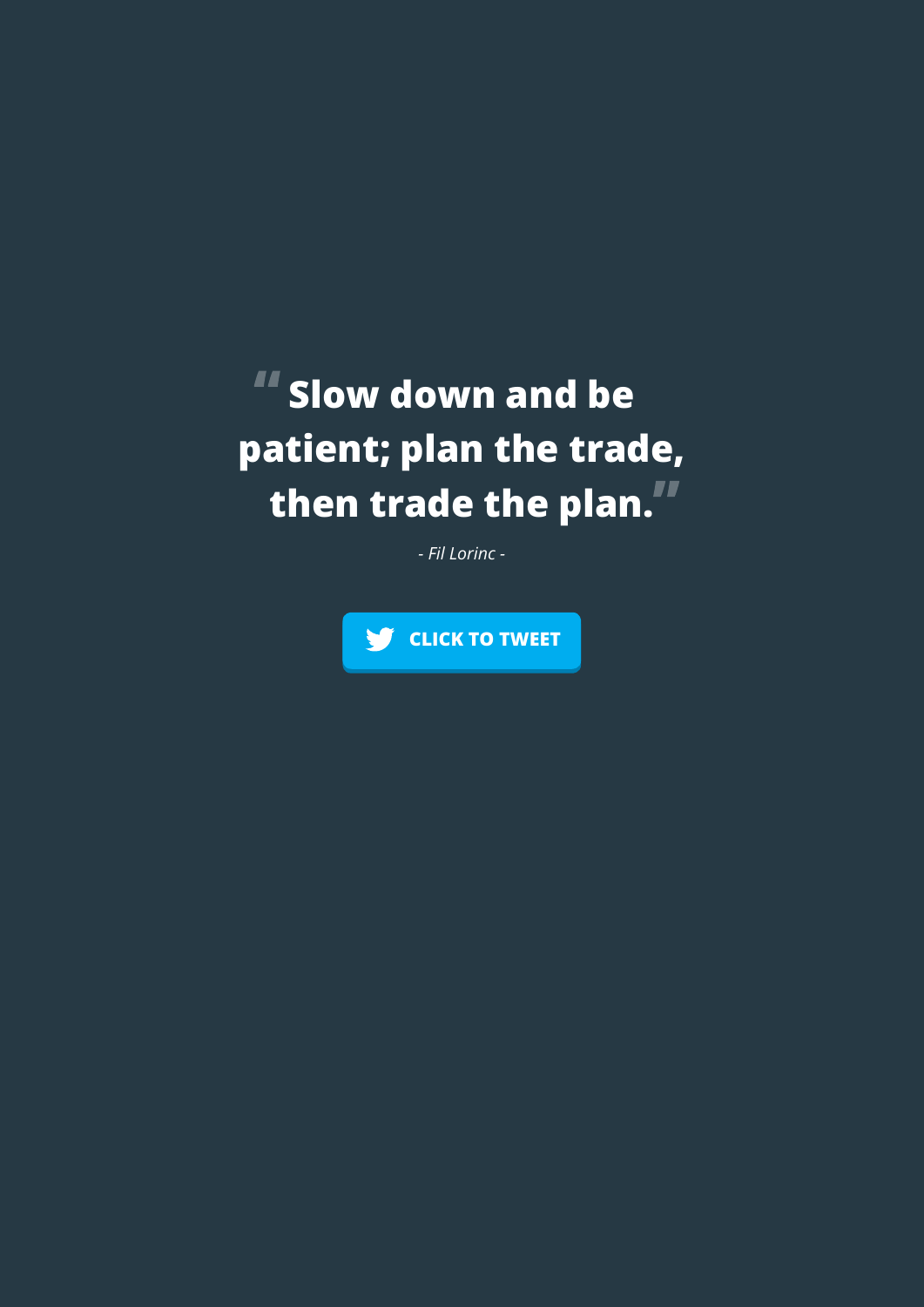

**Ilan Azbel** *Algorithmic trader* • *Founder of Autochartist & Seer Trading Systems*

### **"Throw out all existing arithmetic technical analysis tools such as Moving Averages, Bollinger Bands, RSI, Stochastic, etc. They are useless."**

I have spent hundreds (and possibly thousands) of hours trying to create systems using commonly used technical indicators, until I finally realized that because they are parametric one can get the answer you are looking for by simply changing the period of analysis. This makes them meaningless for building systems that are sustainable over the long term.

Only use these technical indicators during the education phase of your trading career; they can teach you about marketing dynamics and provide you a basis for creating new and innovative ways of looking at market movements.

Once you have some interesting ideas, learn R, then use more sophisticated non-lagging smoothing algorithms like kernal regressions.

*autochartist.com @ilanazbel*

 $\overline{a}$ 

*Listen to my interview with Ilan at chatwithtraders.com/ep-014.*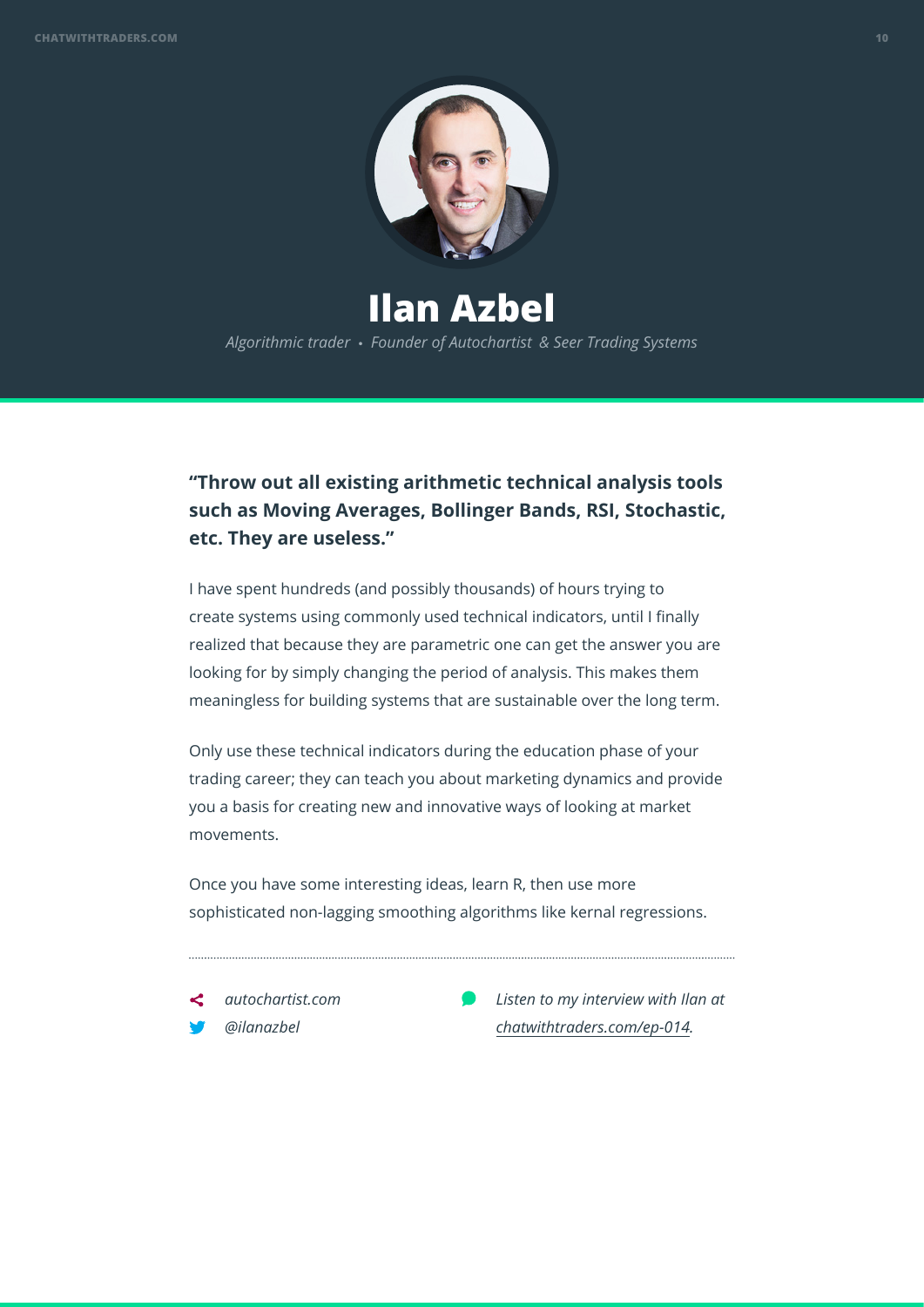

# **Jason Leavitt**

*Swing trader* • *Founder of Leavitt Brothers*

#### **"Slow and steady wins the race."**

As an aspiring trader, I figured slow and steady is what large funds endeavor to do. Low risk, steady moves, collect dividends, beat the market by a small amount.

Active trading? We're looking for 10% gains each month, not each year. Because of this I passed on a lot of perfectly good set ups that didn't offer me "enough" upside potential. In fact there were times I sat in cash waiting for great opportunities instead of taking the good opportunities offered. This was a mistake.

Not only do little wins add up, they enable traders to develop a better intuitive feel for the market and therefore better prepare them to act when a great opportunity presents itself.

I wish someone would have told me to slow down and not set my sights so high, that simply making a couple percent each month adds up over time.

*leavittbrothers.com @jasonleavitt*

 $\overline{a}$ 

*Listen to my interview with Jason at chatwithtraders.com/ep-017.*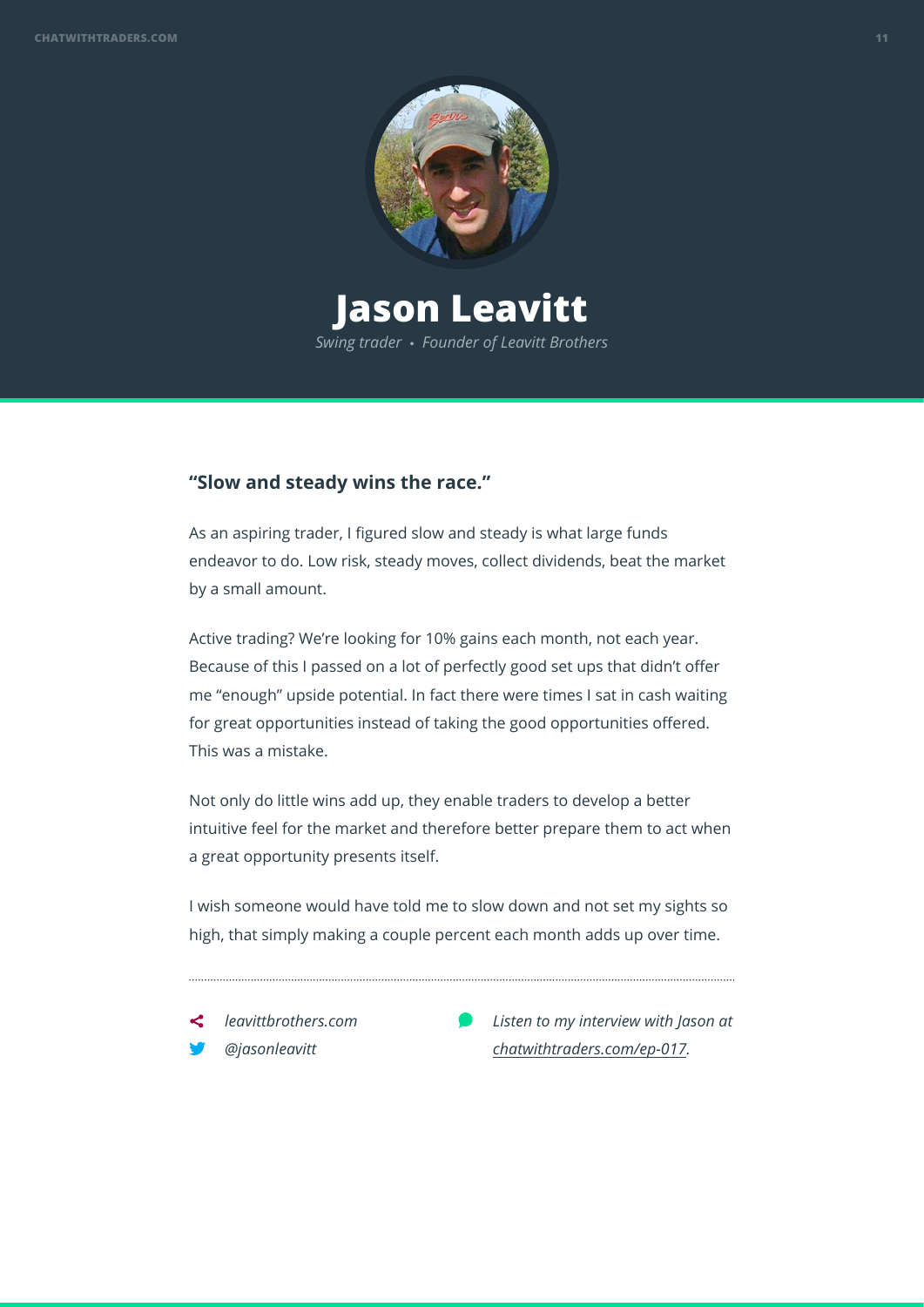

### **Joel Kruger** *Forex trader* • *Former currency strategist* • *Founder of JKonFX*

### **"No such thing as 'The Big Trade.' "**

Why is it that when most people talk about what could've been, they focus on what could've been great? I mean, how unhealthy is that? We only go through life one time, and I would say, it's far more important to be grateful for what you have and spend more time appreciating what could've gone wrong!

As young, aspiring traders, we tend to get caught up in this and often shoot ourselves in the foot wondering what could've been if we just held on a little longer. Instead, we should take more time understanding that it is more important to recognize success in each small trade we take, while at the same time appreciating how much worse a position could have been had we not taken a small loss on a trade. Young traders have a tendency to get sucked into the illusion of the big trade that will make their career, and as they chase this illusion, they pull themselves further away from the reality of what it takes to be a truly successful trader.

If it was only about one big trade, this would be nothing more than an exercise in gambling. Sure you could hit that big trade, but what then? How much does that really tell you about your capability to trade for the long-term and make a career out of this? There is no such thing as 'The Big Trade,' there is only the 'Big Trader.' The 'Big Trader' is the guy who wakes up each day and over time, continues to turn out profitable results. It may not sound all that glamorous, but I promise, it's definitely effective.

*Listen to my interview with Joel at chatwithtraders.com/ep-015.*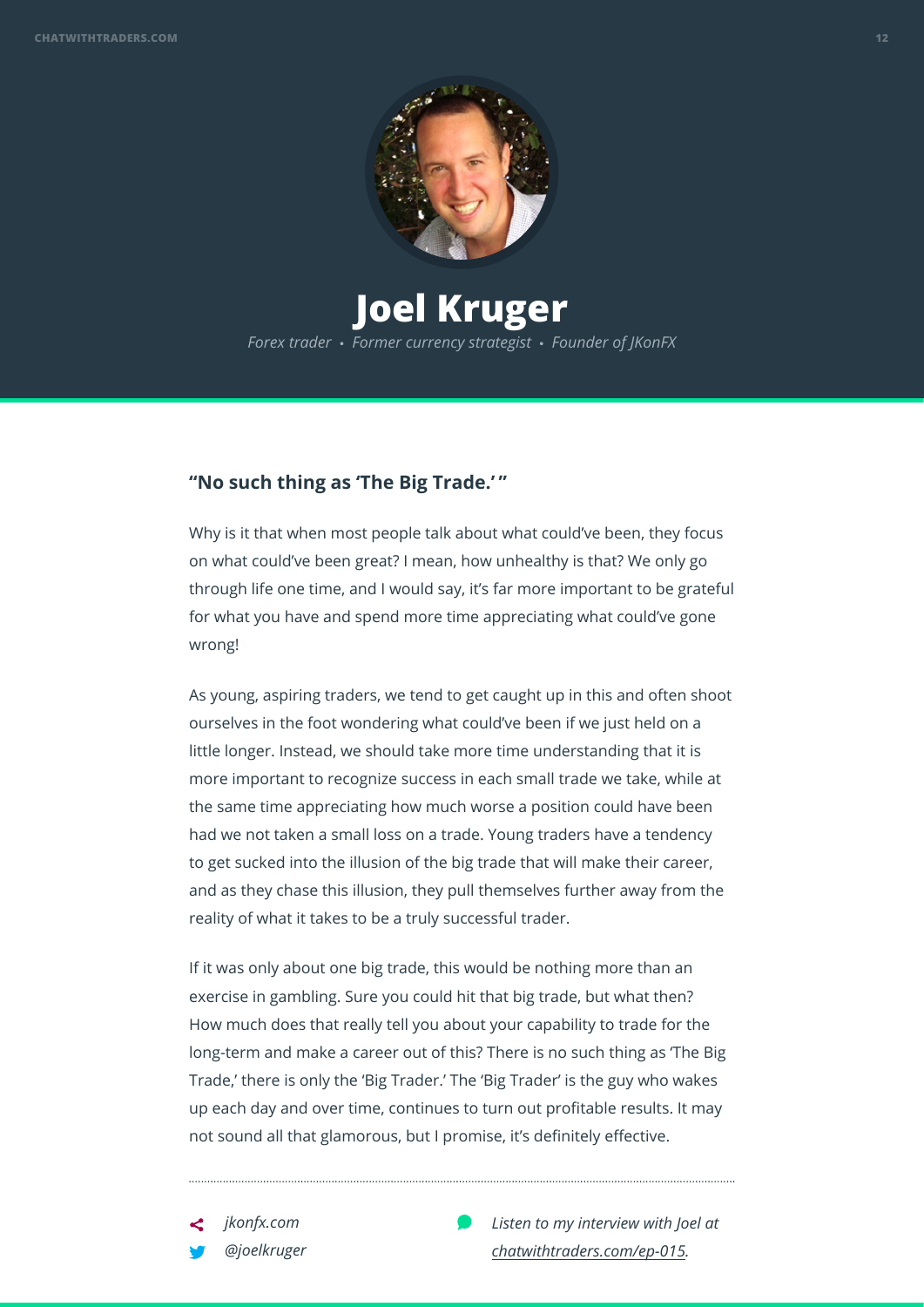

**John Welsh** *Independent biotech trader*

### **"Learning how to manage risk will make you the big bucks."**

When I tell people what I do for work, I don't tell them I am a day trader. It's frowned upon. I tell them I am a risk manager. That's what I have become.

I'm trading calculated risks when I see an opportunity. I don't gamble, I look for an edge that gives me the advantage over another trader. If I am wrong on that perceived edge, I let the market tell me what to do and I take my loss quicker than anyone else.

This is called managing risk, because no one is perfect in trading.

- *johnwelshtrades.net @johnwelshtrades*
- *Listen to my interview with John at chatwithtraders.com/ep-018.*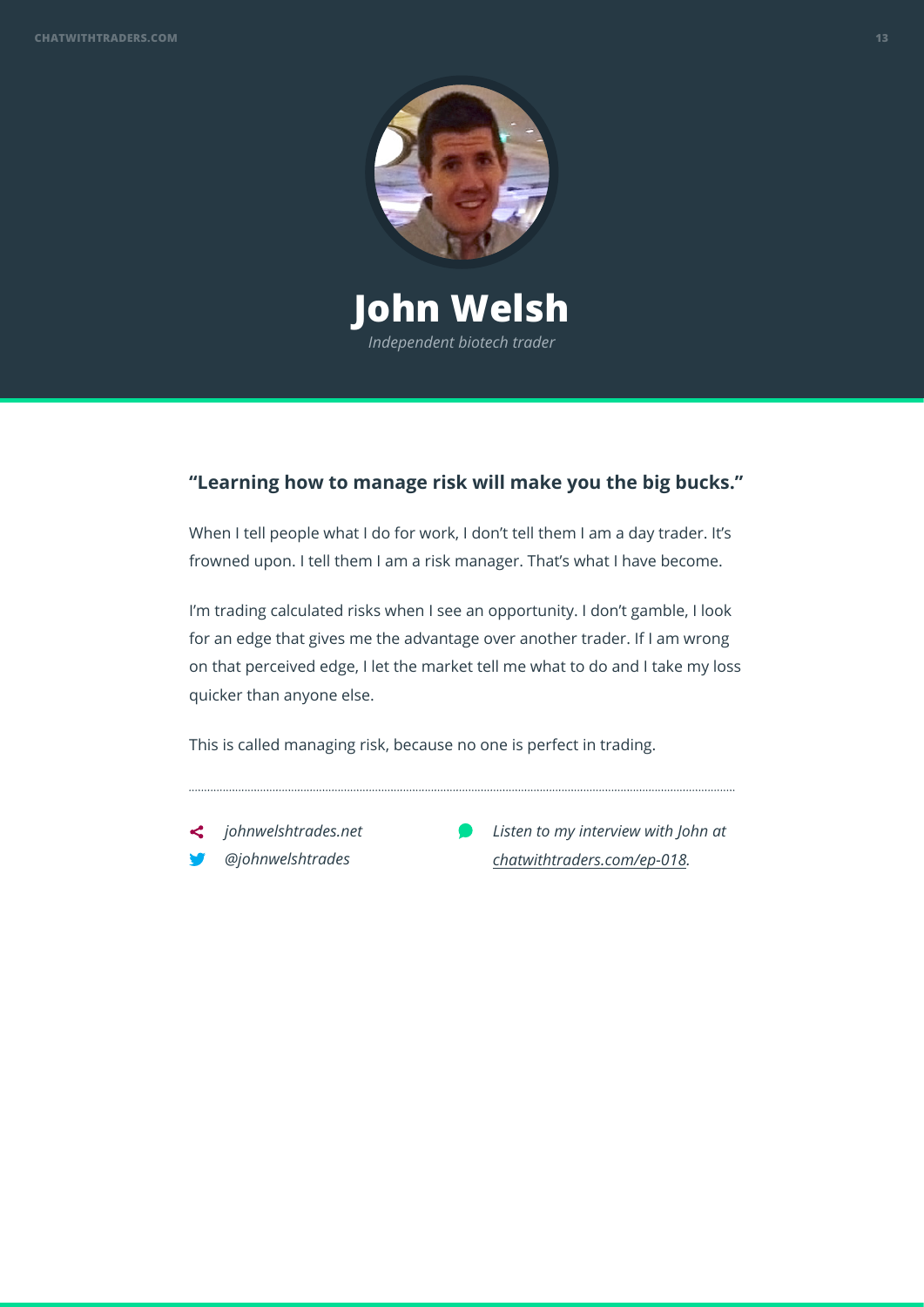# **Learning how to manage risk will make you the big bucks.**

*- John Welsh -*

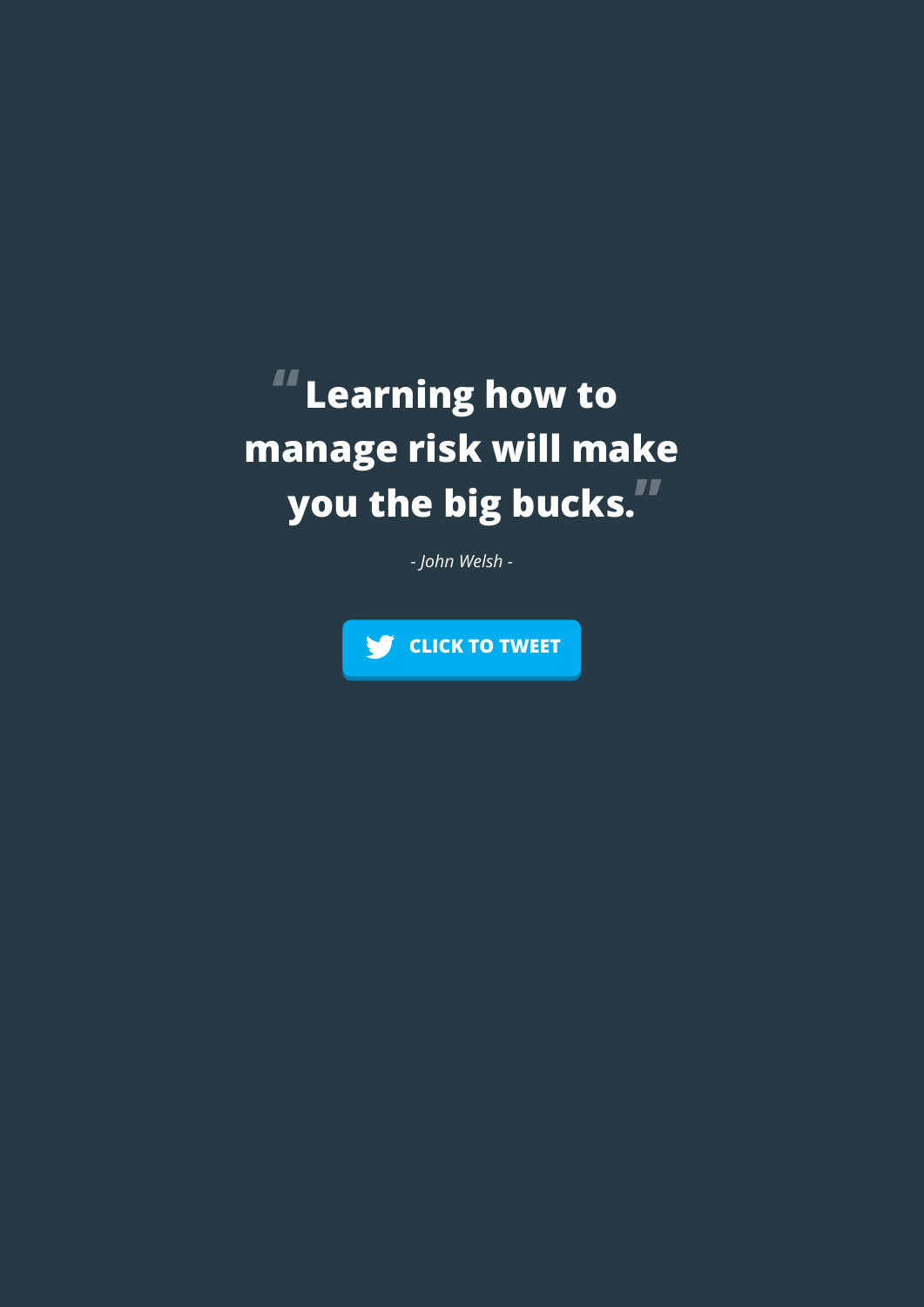

**Lance Beggs** *Full-time futures trader* • *Part-time trading educator*

### **"The path to success is not one of finding the right system, setup or indicator, but rather one of skill development."**

Often we're told, "You just need to trade your system with discipline". It sounds logical, but it's a false path, leading only to frustration as we get stuck in the never-ending search for our Holy Grail trading system.

The reality is that a system cannot adapt to the uncertainty and variability that exists in market conditions and environments.

The right path is one in which your edge comes not from your system, but from your own skill and expertise. Develop skill in real-time analysis of current market conditions. Develop skill in adapting tactics to suit the current market conditions.

Immerse yourself in the charts. Study market structure – the support & resistance structure, the trend structure. Study the way price moves within that structure. And learn to ADAPT and exploit opportunity as it unfolds at the right hand edge of the chart.

It's not easy. But you can do it!

*yourtradingcoach.com @lancebeggs*

 $\overline{a}$ 

 $\overline{a}$ 

*Listen to my interview with Lance at chatwithtraders.com/ep-013.*

*Recommended: Lance's Price Action Trader course is an extensive resource created to help you develop your trading skill – huge value. Learn more.*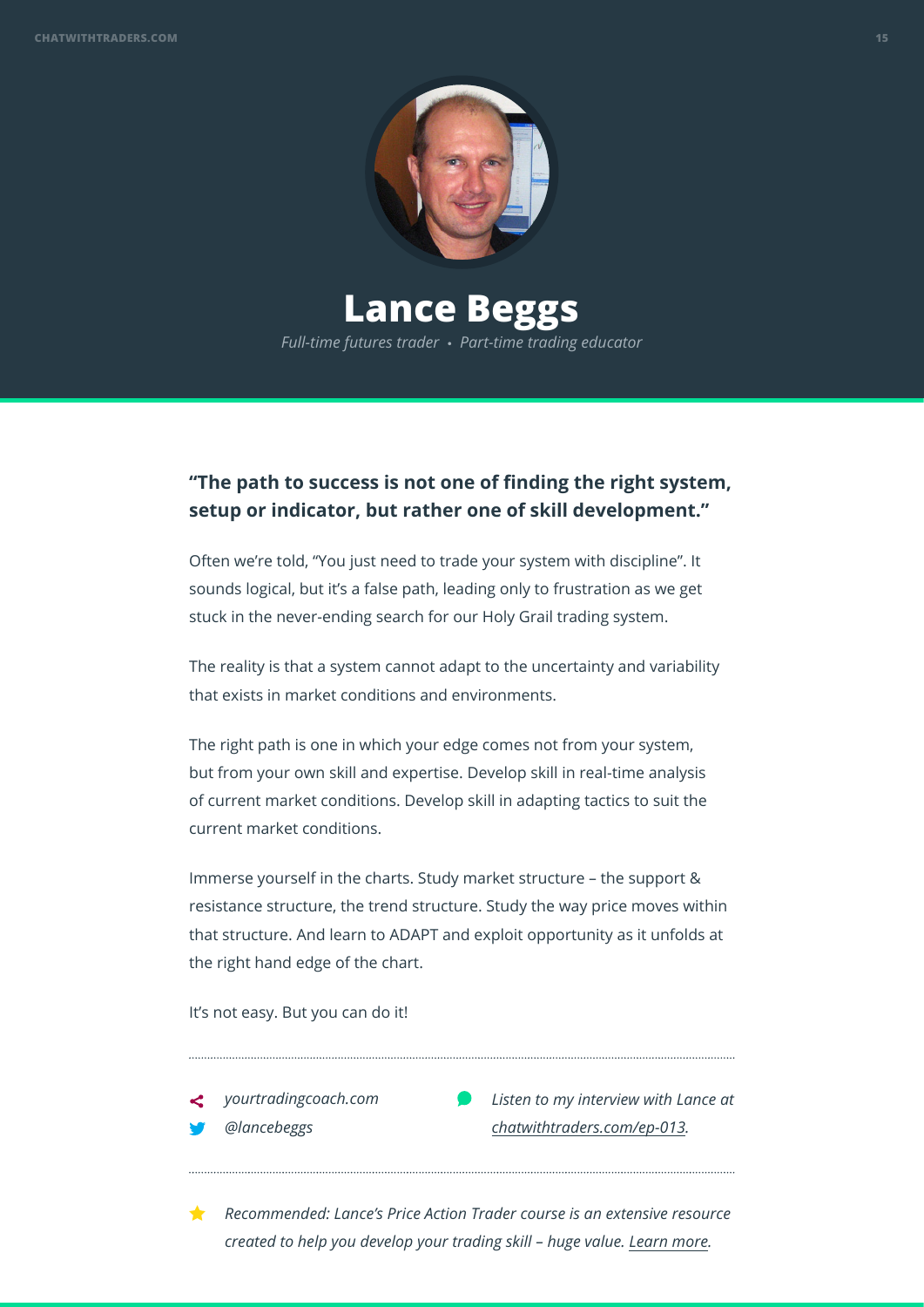

## **Matthew Owens**

*Stock, options and futures trader* • *Profit.ly Guru*

### **"Stock trading is not a sprint, it's an endless marathon of learning."**

This statement is especially meaningful to me, as I find with many traders they often get in the game thinking that there success will be almost instantaneous. However, this is the antithesis of what the truth is.

Whether you are learning to be an investor, swing trader, or day trader, slow down and take your time to learn. Do not rush into the market expecting immediate results. Take the time to learn and trade, and understand that you will be in a constant state of learning.

Be receptive to new information and understand that you must be flexible enough to roll with the punches, but strong enough to survive the ever shifting tide of the market.



*Recommended: To learn about the patterns and rules that helped Matthew achieve almost a 600% return in '14, you can subscribe to his daily market commentary and watchlists. Learn more.*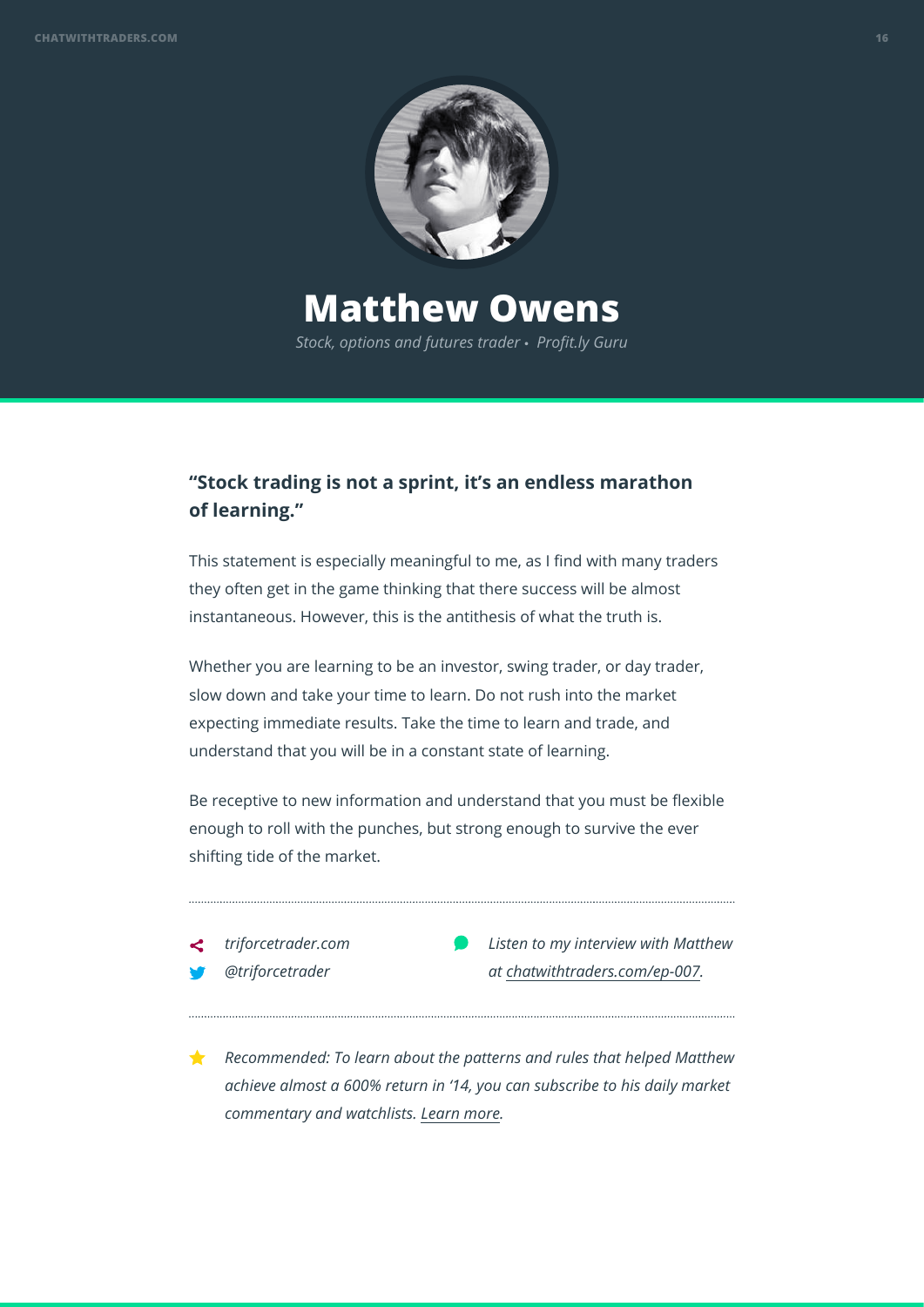

**Nick Radge** *Head Trader & Founder of The Chartist* • *Author of Unholy Grails*

### **"A single trade should never make you nor break you."**

The key trait for trading success is the long term application of a strategy that has a positive edge. To find a strategy with a positive edge is quite straightforward however, the application for any length of time and risk management is where people come unstuck.

Most traders tend to have either limited psychological fortitude or unrealistic expectations, both of which make it difficult to stick with a perfectly good strategy for any length of time. At no time should a single trade cause you to lose so much money that you have to stop trading.

A slow and steady long term application of a strategy with a positive edge might not be sexy but it will allow you to stay in the market and earn some extra income.

*thechartist.com.au @thechartist*

 $\overline{a}$ 

*Listen to my interview with Nick at chatwithtraders.com/ep-004.*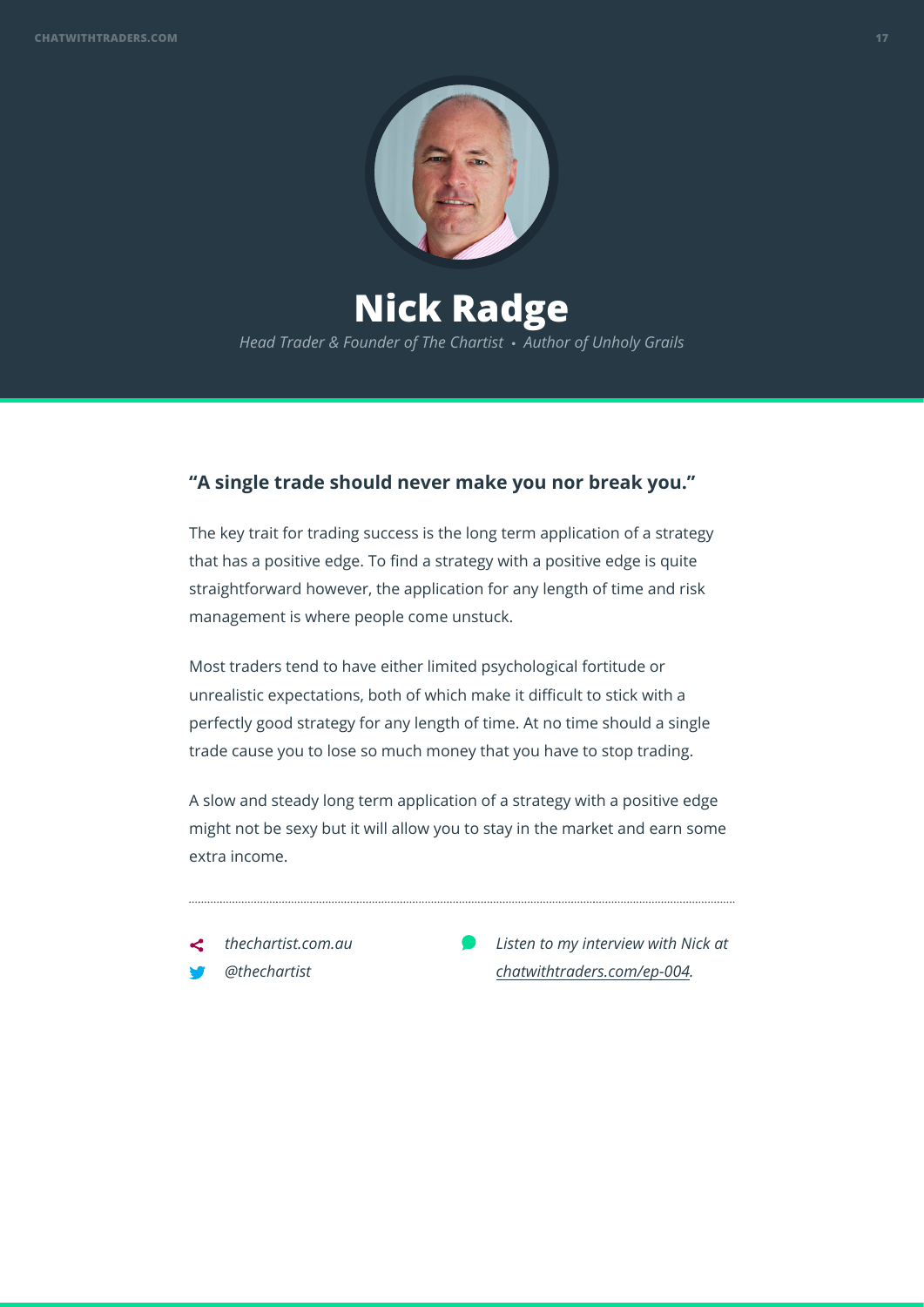# **A single trade should never make nor break you.**

*- Nick Radge -*

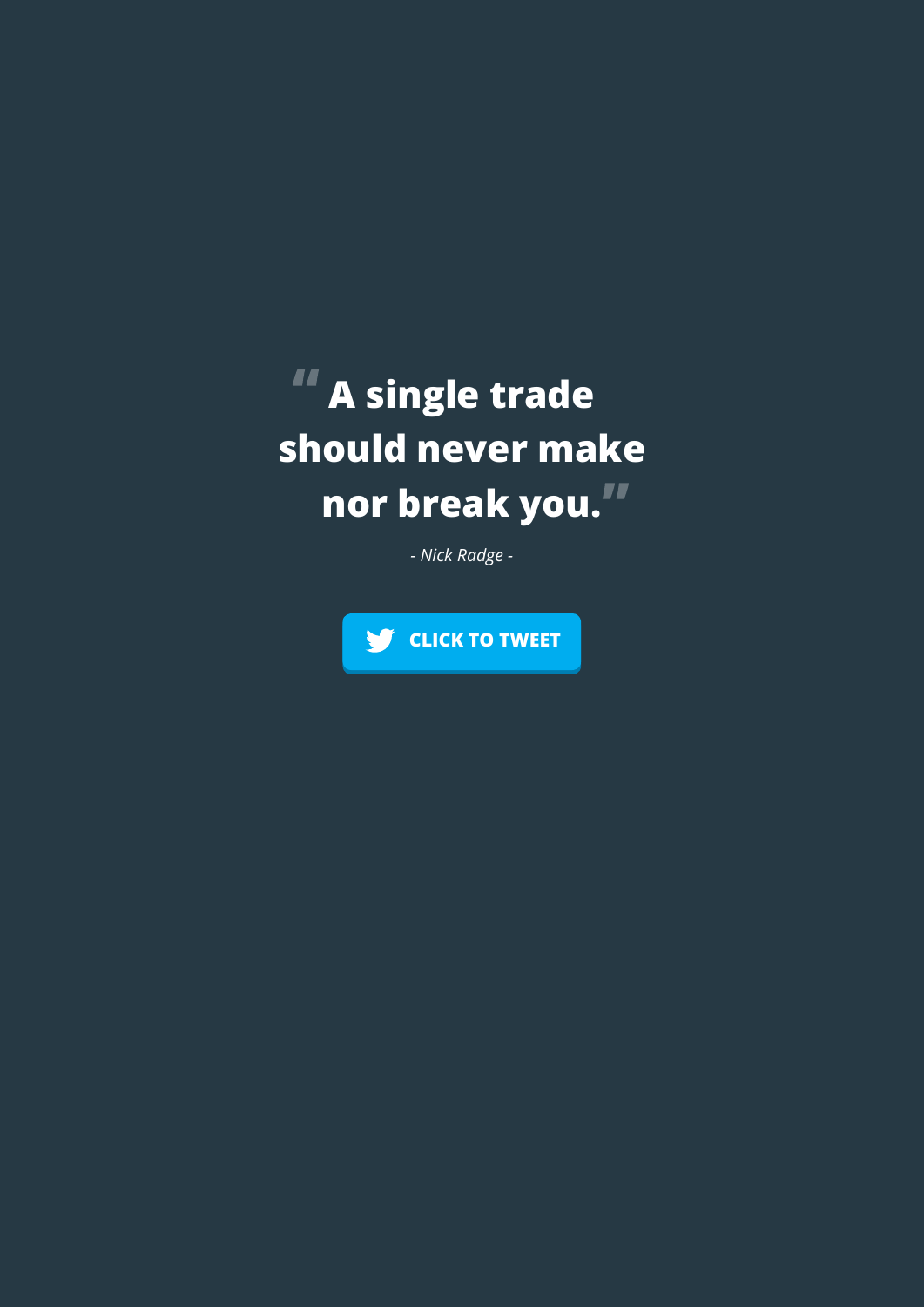

### **Peter Zhang** *Partner at Sang Lucci* • *CEO of Flammarion Capital Partners*

#### **"Do not rely on trading money to eat."**

Overall, when starting off trading in the traditional sense (without salary), the entire experience is very daunting and emotionally difficult to deal with as is. Trading has always been analogous to competitive sports. In the end, what separates you from scrub to average, average to expert, is simply how you can manage your own psychology. With the weight of putting food on the table, on top of performing in the markets, it can drag on your entire life.

Usually the worst scenario you can be in, is trading under additionally stressful circumstances. Making logical decisions get thrown out of the window, and then you're in a bad trade. Once you're in a bad trade, your emotions take over, and it almost feels like life flashes across your eyes.

It's important to stay calm and be able to make logical decisions when trading, that should be the base layer of your emotional state. It should be assumed that while trading, you'll be in a heightened state of whirl-winding emotions.

Otherwise, what ends up happening is a very bad feedback loop. Your likelihood of blowing up your account skyrockets and your drive to trade drops. The key is, you must anticipate far out, and you must be ready to take a financial earnings hiatus to start trading solo. As always, a mentor can help reduce that learning curve.

*sanglucci.com @pz\_sl*

 $\overline{a}$ 

*Listen to my interview with Peter at chatwithtraders.com/ep-009.*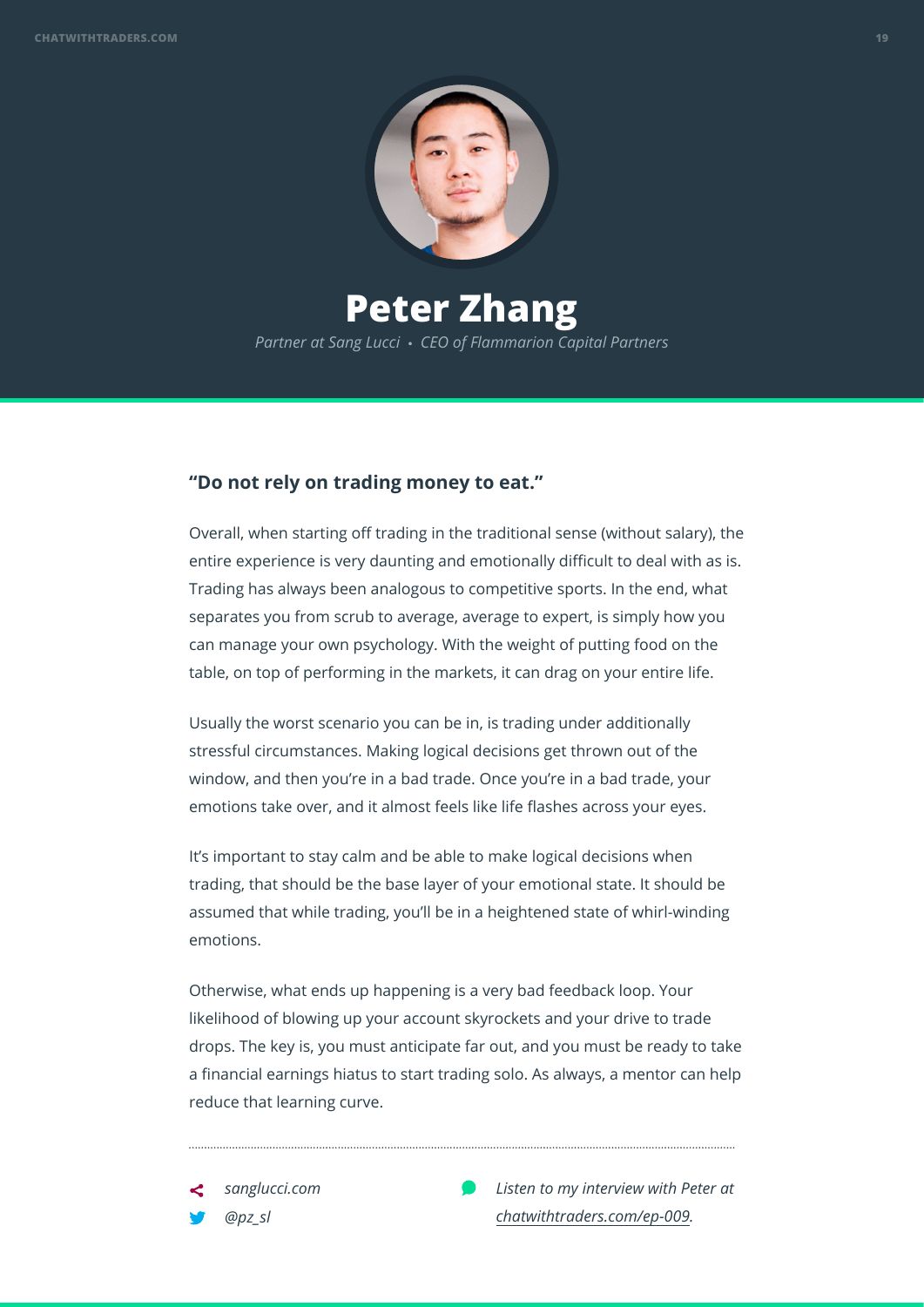

## **Steve Burns**

*Options trader* • *Author of New Trader, Rich Trader*

### **"React to price action; don't try to predict."**

The active pursuit of understanding price action and following its path of least resistance should be every traders goal, rather than trying to predict the markets or make great picks.

Profitability comes from identifying the long term trend and trading it regardless of personal opinion. Learning to identify trading signals from historic chart patterns using technical indicators is the simplest path to trading success and profitability.

*newtraderu.com @sjosephburns*

 $\overline{a}$ 

*Listen to my interview with Steve at chatwithtraders.com/ep-005.*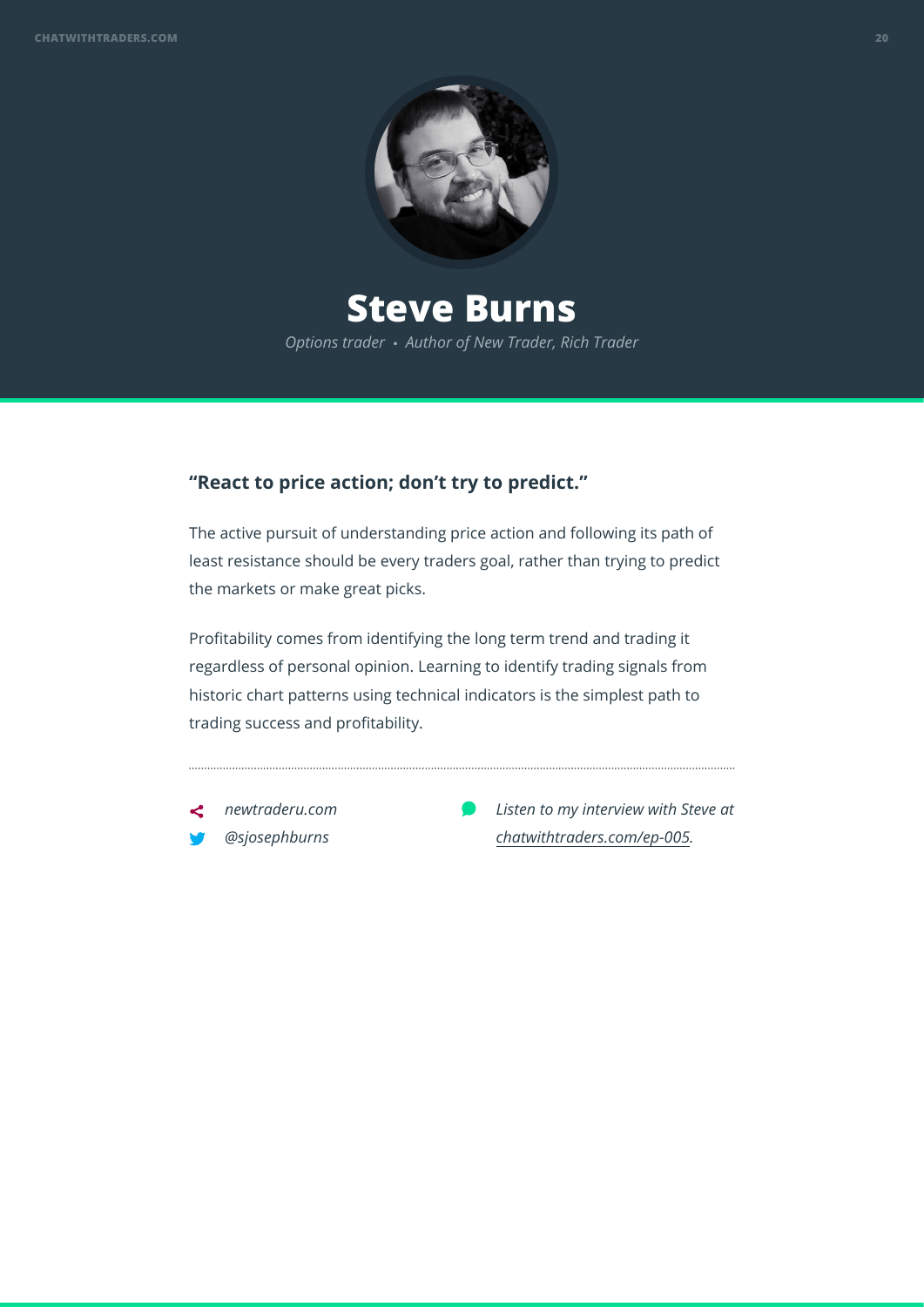

# **Tim Biggam**

*Options trader for 30+ years* • *Partner at RB Trader*

### **"It is psychologically demanding to be a trader."**

To be a great trader, you have to accept that you will be wrong... a LOT! There will be long periods of drawdowns that will test your resolve, and will to continue.

But like any great endeavor, the tenacity to overcome adversity and persevere, while adhering to your beliefs and trading plan, will ultimately get you through the tough markets, and make you better able to position to ascertain new heights.

*rb-trader.com @rb\_trader*

 $\overline{a}$ 

*Listen to my interview with Tim at chatwithtraders.com/ep-016.*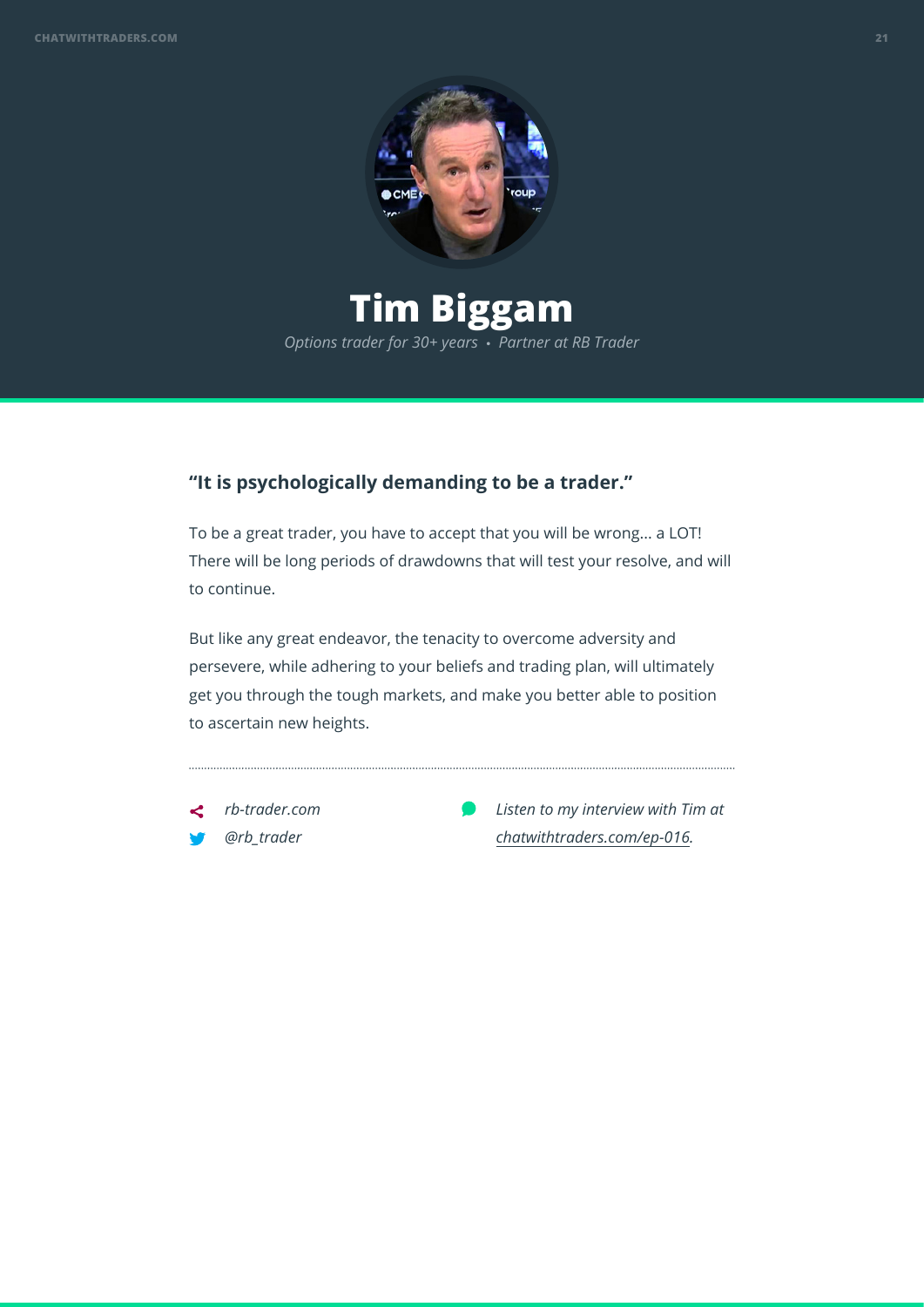

**Tim Walker** *Independent swing trader* • *Author of How to Trade Like W D Gann*

### **"The most important thing of all is to become a TRADER."**

Almost all the space in trading courses is devoted to how to analyse a market or a chart. This is good but trading is a skill all on its own.

A trader is a person who buys and sells at a profit. It could be stocks and commodities, used cars, antiques, real estate or anything imaginable. It requires skills of instinct and timing and many other things.

An analyst almost never makes money; a trader will always make at least some money. Someone who can do both has the keys to the kingdom.

*timwalker.net*

*Listen to my interview with Tim at chatwithtraders.com/ep-006.*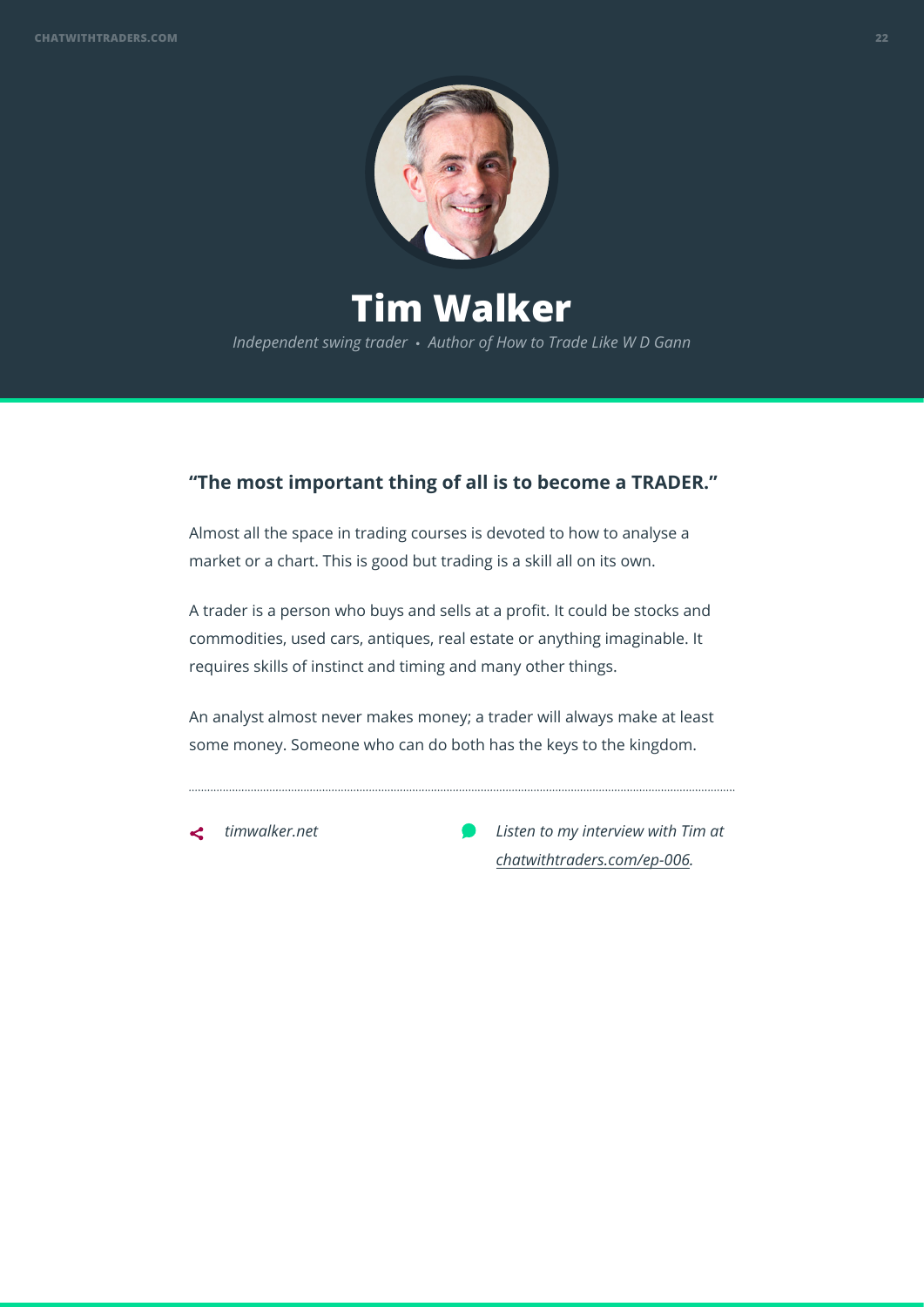

### **Wall St Jesus** *Son of the Market Gods* • *Lord of Wiseguy Activity*

### **"Learning how to lose in trading is just as important as learning how to win."**

Understanding this has easily been the most important lesson in my career. Once I came to the realization that, no matter how good I get at trading, there will always be losing trades, that's when I finally started to see the light and things began to roll for me.

Admitting when you are wrong on a trade and being able to not only stop yourself out, but also not look back is critical in this game. Without being able to do this you will NEVER be able to succeed in this game long term. I see it everyday: traders getting knocked out just because they never learn to master this one critical aspect of trading. Trading is rather simple to me now, WINNERS > LOSERS. Nothing else matters.

It's not about trying to be right all of the time or feeling/sounding intelligent. As a matter of fact, there is no way I'd be able to use my current trading strategy earlier in my career because I avoided taking small losses. Once you learn how to lose, trading gets a hell of a lot easier.

- *optionjesus.com*
- *@wallstjesus*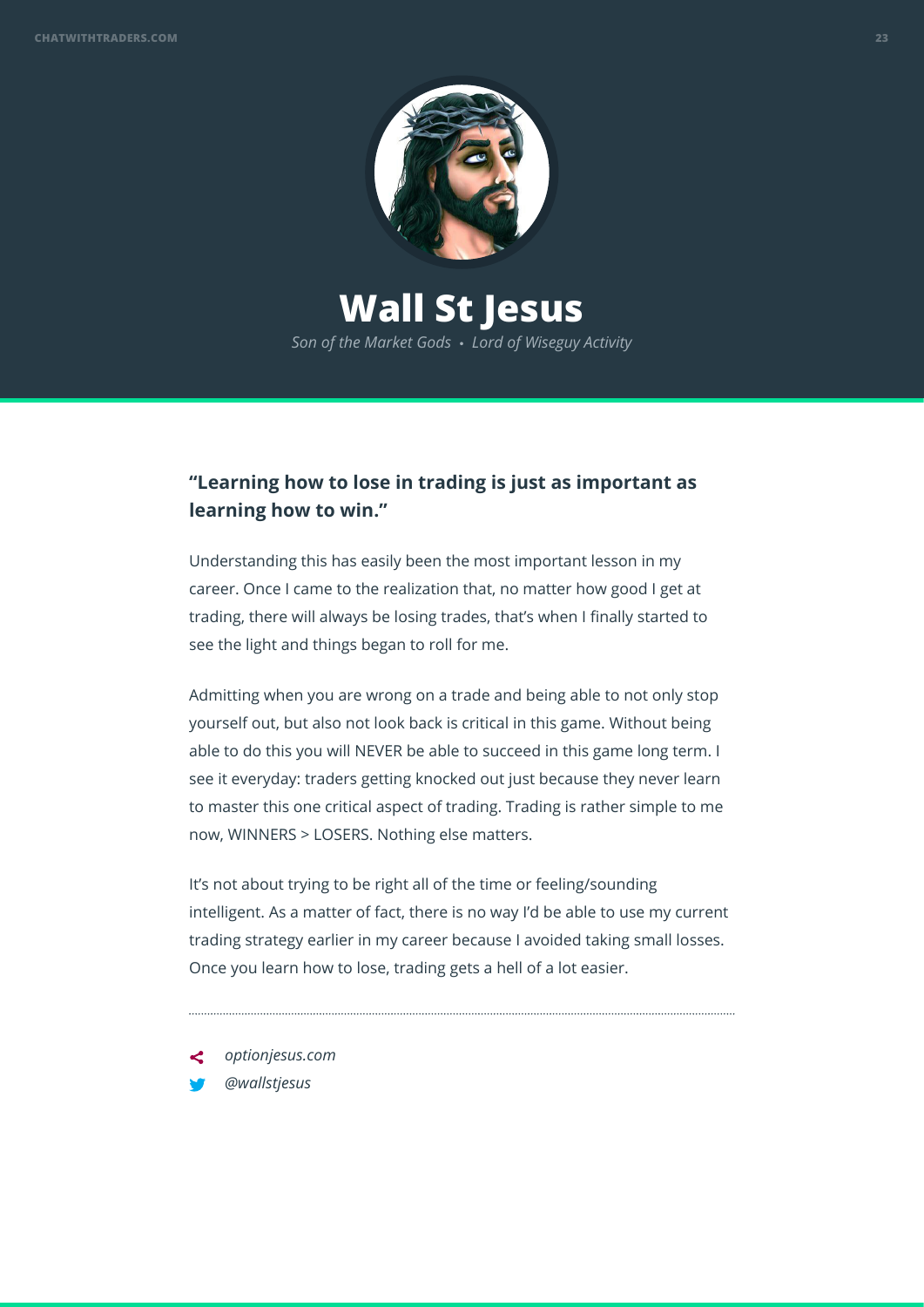## **Learning how to lose in**  n **trading is just as important as learning how to win.**

*- Wall St Jesus -*

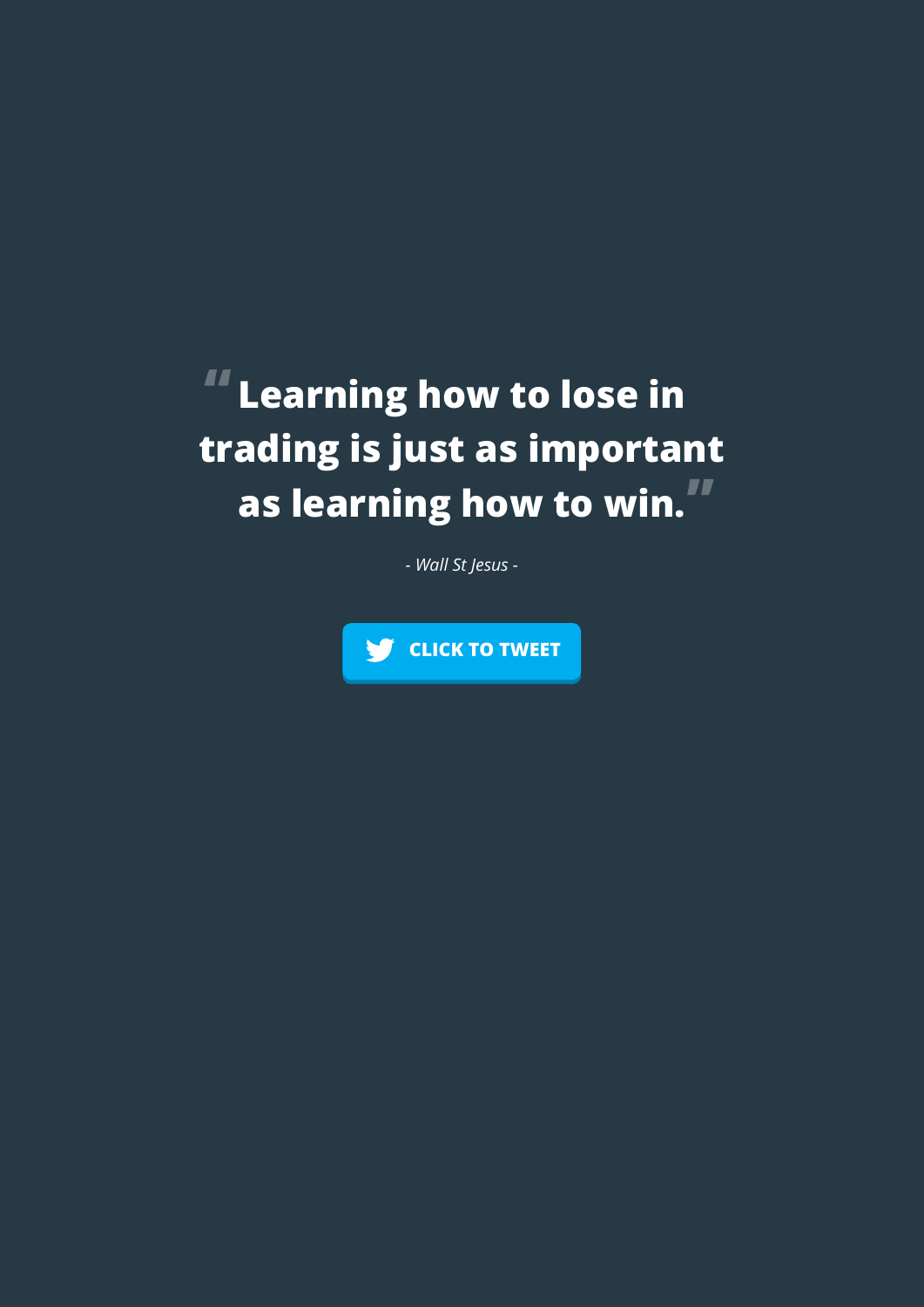

## **Zach Hurwitz**

*Equities trader* • *Trading coach* • *Systems developer* • *VWAP specialist*

### **"Dissociate yourself from the identity — the image, the persona — of being a trader."**

Instead, I should focus on developing technical skills more so than proving to everyone — to myself, my family, girlfriend, or colleagues — that I would one day become something impressive. All too often, developing traders want the badge of honor that comes with making a living (or not) by clicking a mouse. They want others to view them as intellectually superior to salaried professionals, revering them as cowboys/risk-takers, as brave radicals amidst a world of otherwise predictable careers.

That's just bullshit — fluff that developing traders feed themselves to ease the pain of not having an edge.

Coincidentally, that's also the one common experience across all of us: the feeling of what it's like to be a beginner (and therefore, a terrible trader). I'd rather be a bad trader who is honest about my skill level than a good trader far too confident in my abilities — the former can grow to become talented and self-aware, whereas the latter is essentially guaranteed to meet an eventual risk explosion.

*sanglucci.com/zach @zachhurwitz*

 $\overline{a}$ 

*Listen to my interview with Zach at chatwithtraders.com/ep-011.*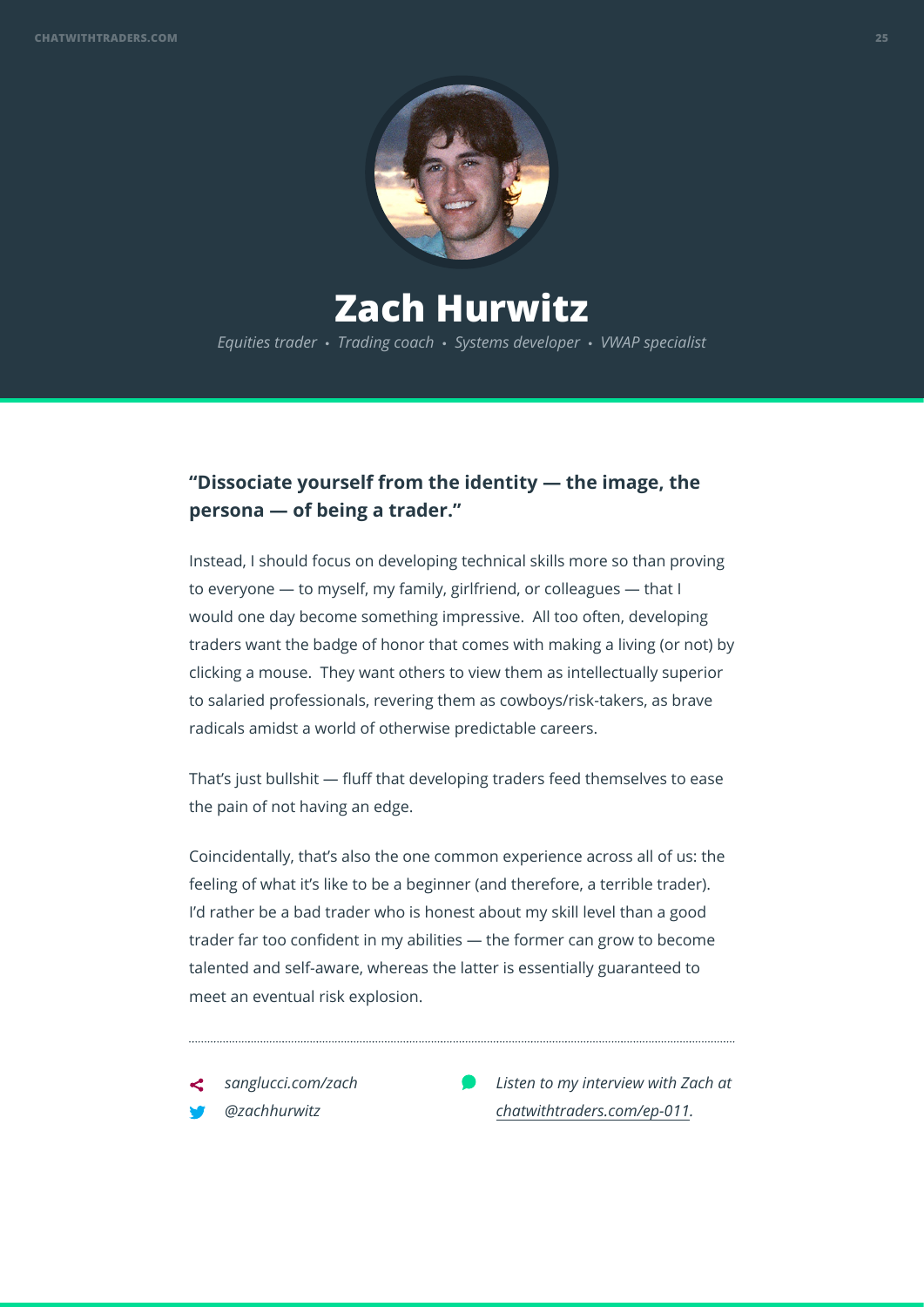# **Dissociate yourself from the identity – the image, the persona – of being a trader.**

*- Zach Hurwitz -*

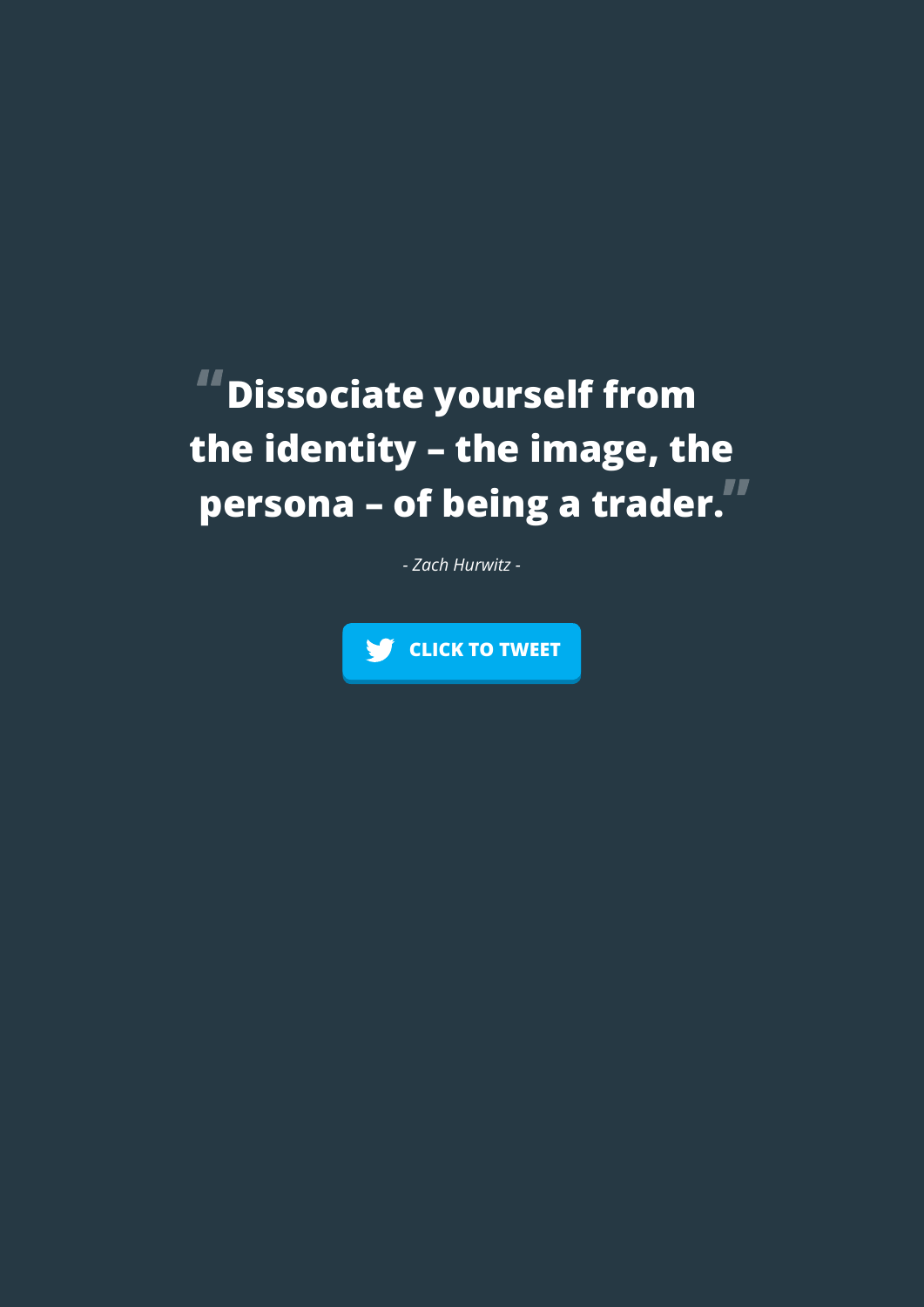#### **Investment Disclaimer**

All of the content published and distributed by Chat With Traders is to be treated as general information only. Any securities mentioned are not a recommendation to buy or sell.

Both, Chat With Traders and our guests have not taken into account your financial situation, risk tolerance, level of experience or goals. Therefore you must do your own due diligence, and if applicable, consult with an independent licensed professional before making any investment or trade.

While the majority of our guests are active and abundantly successful within the financial markets, past performance does not indicate future results.

Trading and investing carries a high level of risk and you could potentially lose your entire account's worth of capital (or more if using leverage).